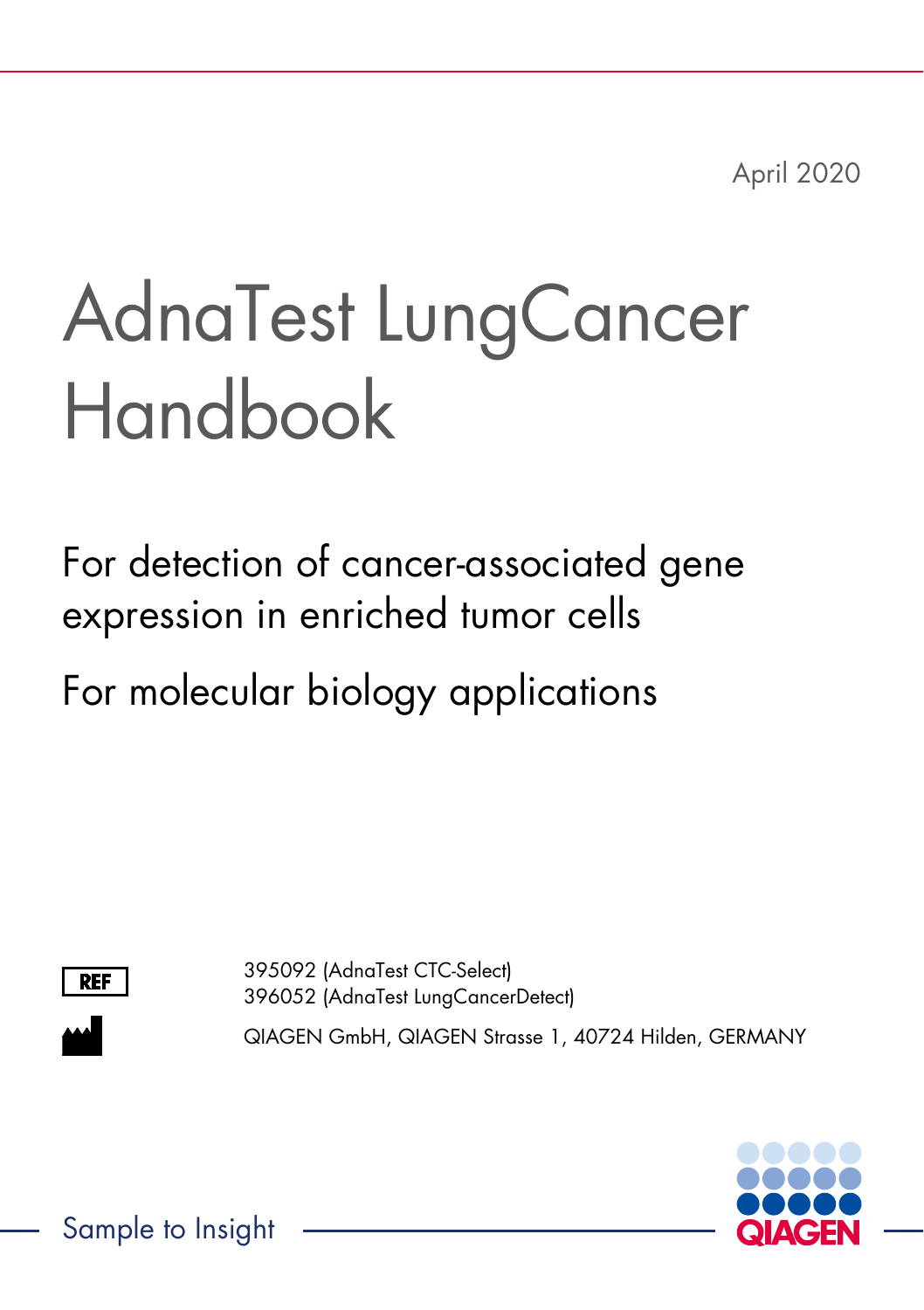## Contents

| Protocol: Detection of Cancer-Associated Gene Expression in Enriched Tumor Cells using |
|----------------------------------------------------------------------------------------|
|                                                                                        |
|                                                                                        |
|                                                                                        |
|                                                                                        |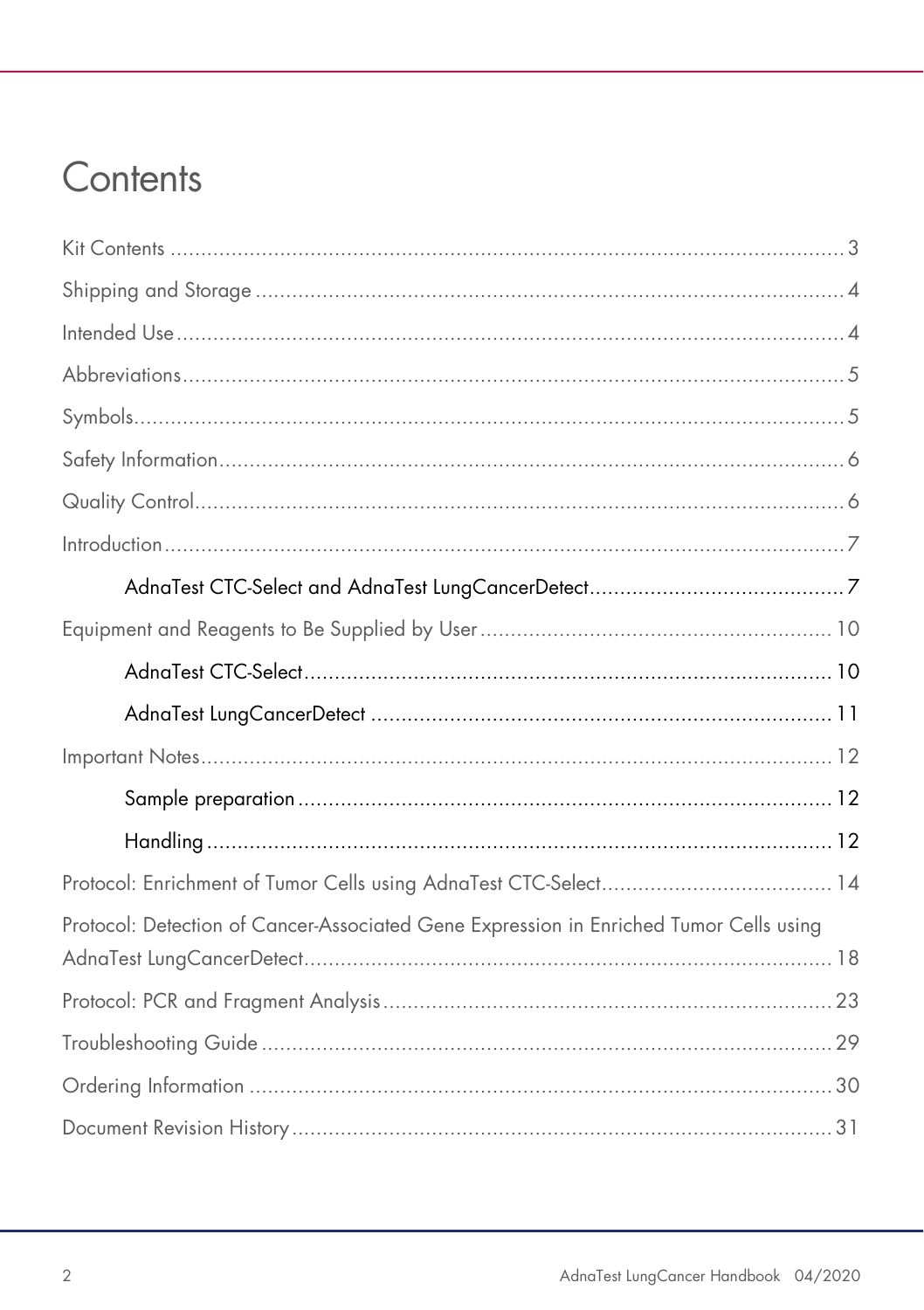### <span id="page-2-0"></span>Kit Contents

| AdnaTest CTC-Select           |                   |
|-------------------------------|-------------------|
| Cat. no.                      | 395092            |
| Number of tests               | 12                |
| AdnaTest CTC-Select           | Box 1             |
| Collection Tubes (15 ml)      | 24                |
| Collection Tubes (1.5 ml)     | $3 \times 5$      |
| <b>CTC-Select Beads</b>       | $1.2$ ml          |
| AdnaTest Lysis/Binding Buffer | $2 \text{ ml}$    |
| AdnaWash Leukocyte Reducer    | Box 2             |
| AdnaTest Leukocyte Reducer    | $2 \times 125$ ml |
| Quick-Start Protocol          |                   |

The AdnaTest CTC-Select reagents are sufficient to process 12 blood samples.

| <b>AdnaTest LungCancerDetect</b>     |                |
|--------------------------------------|----------------|
| Cat. no.                             | 396052         |
| Number of tests                      | 12             |
| <b>AdnaTest RNA Reagent Box</b>      | Box 1          |
| AdnaTest Lysis/Binding Buffer        | 2ml            |
| Oligo(dT) <sub>25</sub> Beads        | $355$ pl       |
| <b>RNA Purification Buffer A</b>     | $4 \text{ ml}$ |
| <b>RNA Purification Buffer B</b>     | $4 \text{ ml}$ |
| Tris-HCL Buffer                      | $2 \text{ ml}$ |
| <b>AdnaTest LungCancerDetect Box</b> | Box 2          |
| PrimerMix EMT-2-Detect               | $144$ pl       |
| Positive Control EMT-2 (C+)          | $40$ µ         |
| PrimerMix LungDetect                 | $144$ pl       |
| Positive Control Lung (C+)           | $40$ pl        |
| Quick-Start Protocol                 | 1              |

The AdnaTest LungCancerDetect reagents are sufficient to analyze 6 PCR controls and 12 blood samples.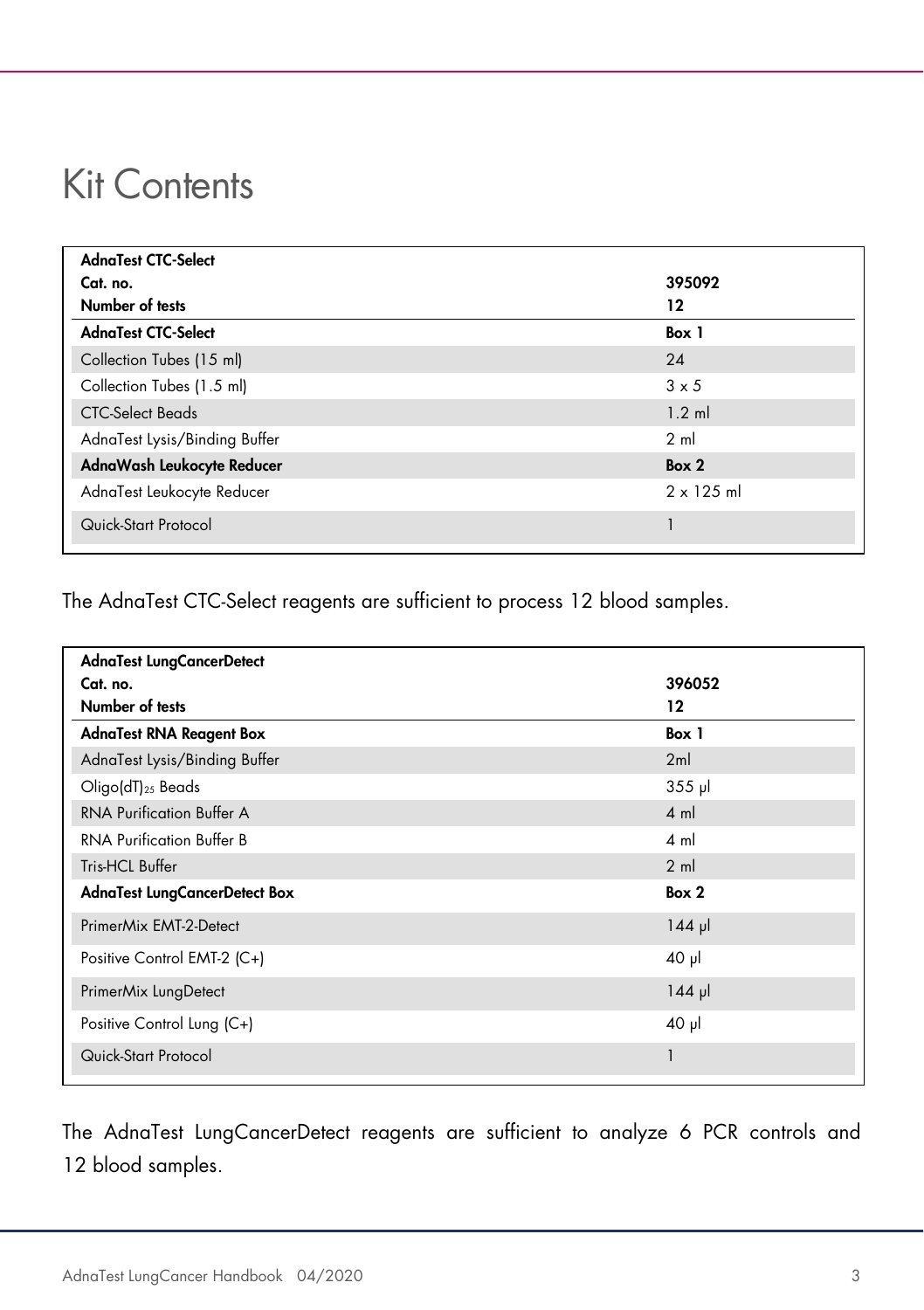# <span id="page-3-0"></span>Shipping and Storage

The AdnaTest CTC-Select system (cat. no. 395092) is delivered in 2 boxes. The AdnaTest CTC-Select (Box 1) should be stored at 2–8ºC. The AdnaWash Leukocyte Reducer (Box 2) must be stored in a constant-temperature freezer at –30 to –15ºC; however, for short- and medium-term storage, the AdnaWash Leukocyte Reducer can be stored at 2–8ºC. To prevent possible contamination and repeated temperature changes, aliquot the AdnaWash Leukocyte Reducer. Under these conditions, the components are stable, without showing any reduction in performance and quality, until the expiry date indicated on the label.

The AdnaTest LungCancerDetect system (cat. no. 396052) is delivered in 2 boxes. The AdnaTest RNA Reagent Box (Box 1) should be stored at 2–8ºC. The AdnaTest LungCancerDetect Box (Box 2), containing the AdnaTest PrimerMix EMT-2-Detect, AdnaTest PositiveControl EMT-2, the AdnaTest PrimerMix LungDetect, and the AdnaTest Positive Control Lung, must be stored in a constant-temperature freezer at –30 to –15ºC. To prevent possible contamination and repeated temperature changes, aliquot the primer mixes and positive controls. Under these conditions, the components are stable, without showing any reduction in performance and quality, until the expiry date indicated on the label.

### <span id="page-3-1"></span>Intended Use

AdnaTest LungCancer is for molecular biology applications. This product is not intended for the diagnosis, prevention, or treatment of a disease.

All due care and attention should be exercised in the handling of the products. We recommend all users of QIAGEN® products to adhere to the NIH guidelines that have been developed for recombinant DNA experiments, or to other applicable guidelines.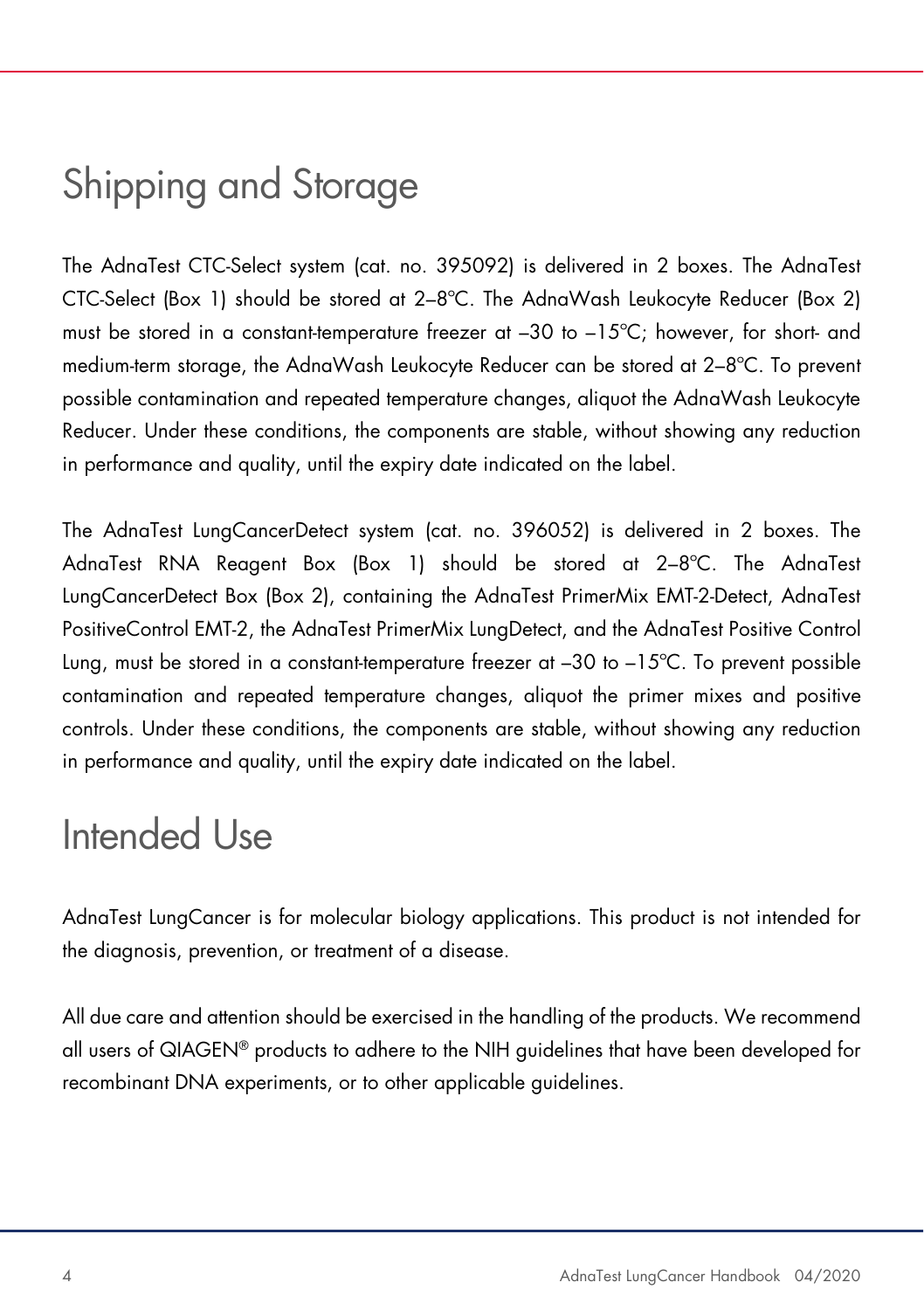# <span id="page-4-0"></span>Abbreviations

| AdnaMag-L        | magnetic particle concentrator (large)          |  |
|------------------|-------------------------------------------------|--|
| AdnaMag-S        | magnetic particle concentrator (small)          |  |
| Akt-2            | protein kinase B                                |  |
| ALDH1            | aldehyde dehydrogenase 1                        |  |
| bp               | base pairs                                      |  |
| <b>cDNA</b>      | complementary deoxyribonucleic acid             |  |
| <b>DNA</b>       | deoxyribonucleic acid                           |  |
| dNTPs            | deoxynucleotide triphosphates                   |  |
| GA733-2          | gastrointestinal-tumor-associated antigen 733-2 |  |
| kb               | kilobases                                       |  |
| m <sub>RNA</sub> | messenger ribonucleic acid                      |  |
| <b>PCR</b>       | polymerase chain reaction                       |  |
| $PI3K\alpha$     | phosphoinositol-3-kinase                        |  |
| RNase            | ribonuclease                                    |  |
| rpm              | revolutions per minute                          |  |
| RT               | reverse transcription                           |  |
| <b>TWIST1</b>    | transcription factor                            |  |

# <span id="page-4-1"></span>Symbols

|            | Use by                       |
|------------|------------------------------|
|            | Temperature limitation       |
| <b>REF</b> | Catalog number               |
|            | Consult instructions for use |
|            | Manufacturer                 |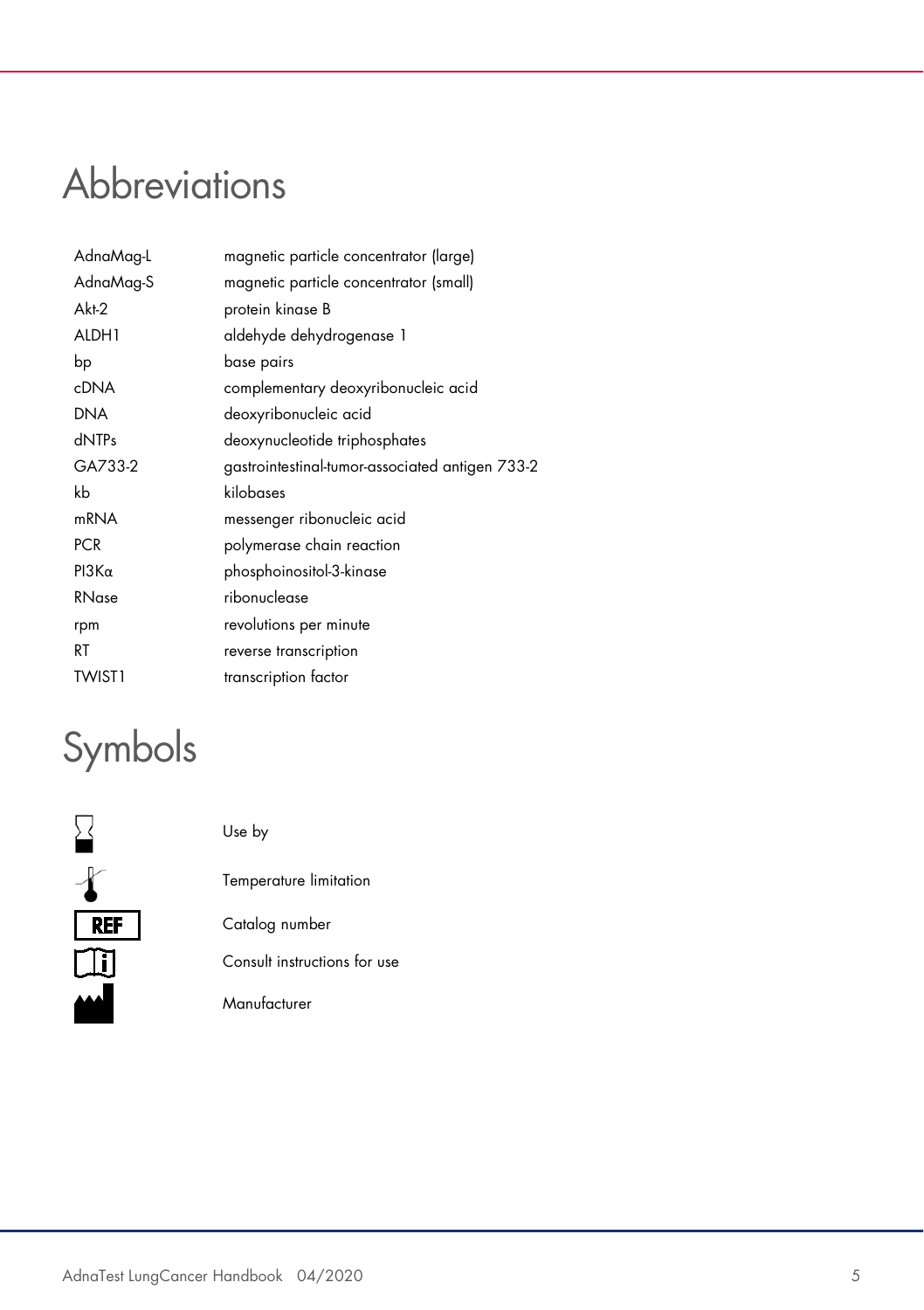## <span id="page-5-0"></span>Safety Information

When working with chemicals, always wear a suitable lab coat, disposable gloves, and protective goggles. For more information, please consult the appropriate safety data sheets (SDSs). These are available online in convenient and compact PDF format at www.qiagen.com/safety where you can find, view, and print the SDS for each QIAGEN kit and kit component.

### <span id="page-5-1"></span>Quality Control

In accordance with QIAGEN's ISO-certified Quality Management System, each lot of AdnaTest LungCancer is tested against predetermined specifications to ensure consistent product quality.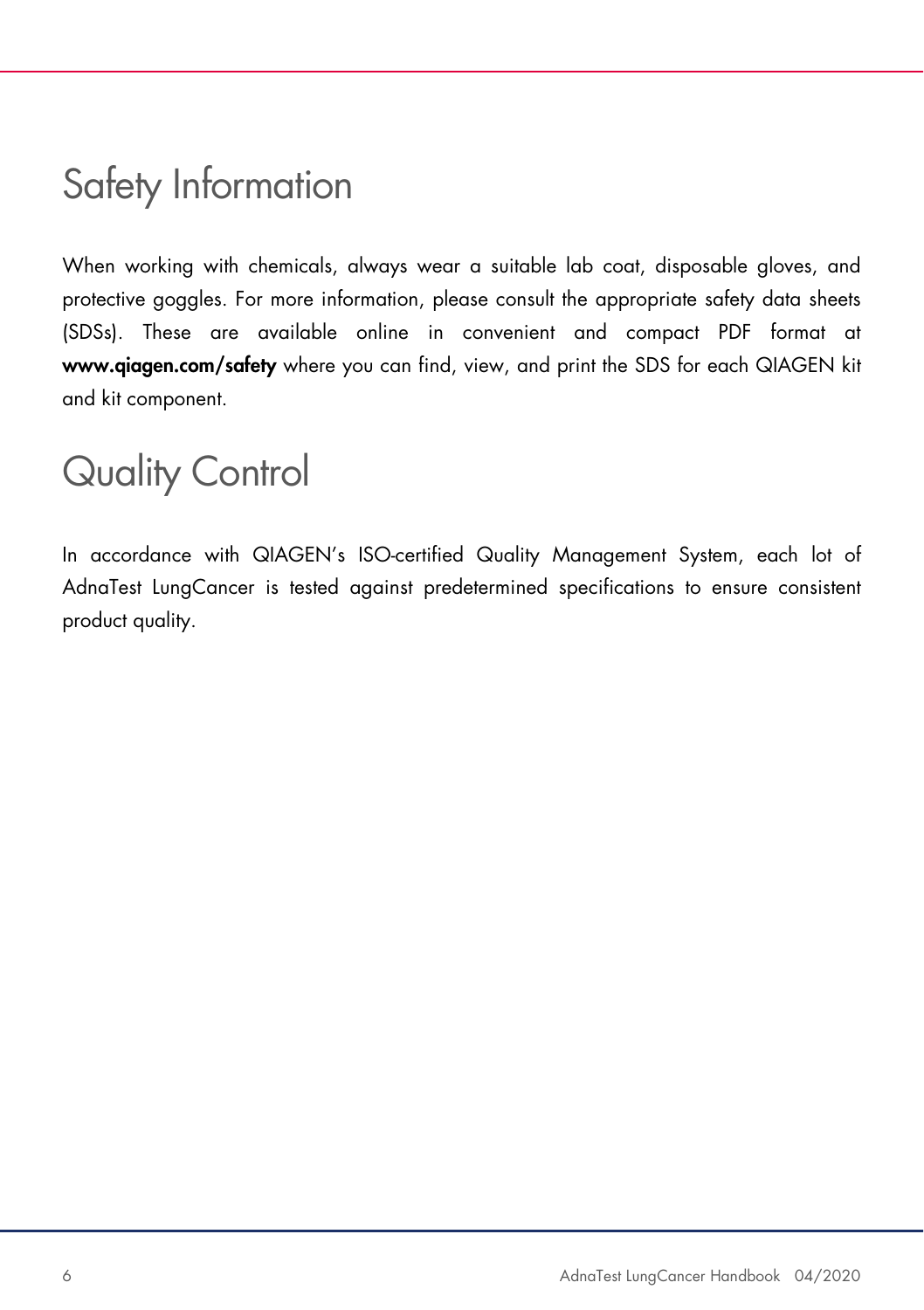### <span id="page-6-0"></span>Introduction

The AdnaTest LungCancer system in combination with the AdnaTest CTC-Select is based on the AdnaTest EMT-2/StemCell Kit and is used for analysis of epithelial-mesenchymal transition (EMT), epithelial and cancer cell stemness characteristics in immunomagnetically enriched tumor cells. The AdnaTest CTC-Select is used for enriching CTCs from whole blood, while the AdnaTest LungCancerDetect is subsequently used for the analysis of lung-cancer-associated and EMT-associated gene expression. The specificity of the detection is at least 90%. Using EMT markers in spiking experiments, 30 tumor cells in 5 ml of whole blood are detected at a recovery rate of at least 70%. Using a StemCell and an epithelial marker in spiking experiments, 10 tumor cells in 5 ml blood are detected at a recovery rate of at least 70%.

Successful CTC detection is based on the combination of combinations principle (COCP). Each AdnaTest has a unique combination of tumor-associated markers and an optimized combination of antibodies for cell selection. By combining a highly specific immunomagnetic cell-selection system using an optimized antibody combination with highly sensitive RT-PCR technology using a combination of mRNA tumor markers, the highest degrees of specificity and sensitivity can be expected. The AdnaTest uses a 2-step process (select and detect) to generate results within 5 hours.

### <span id="page-6-1"></span>AdnaTest CTC-Select and AdnaTest LungCancerDetect

AdnaTest CTC-Select enables the immunomagnetic enrichment of tumor cells via epithelial and tumor-associated antigens. Antibodies against epithelial and tumor-associated antigens are conjugated to magnetic beads for labeling of tumor cells in whole blood. Labeled cells are extracted by a magnetic particle concentrator (AdnaMag-L and AdnaMag-S) using AdnaWash Leukocyte Reducer, which reduces leukocyte cross-reactions, and are subsequently lysed [\(Figure 1\)](#page-7-0). The cell lysate is used for further analysis.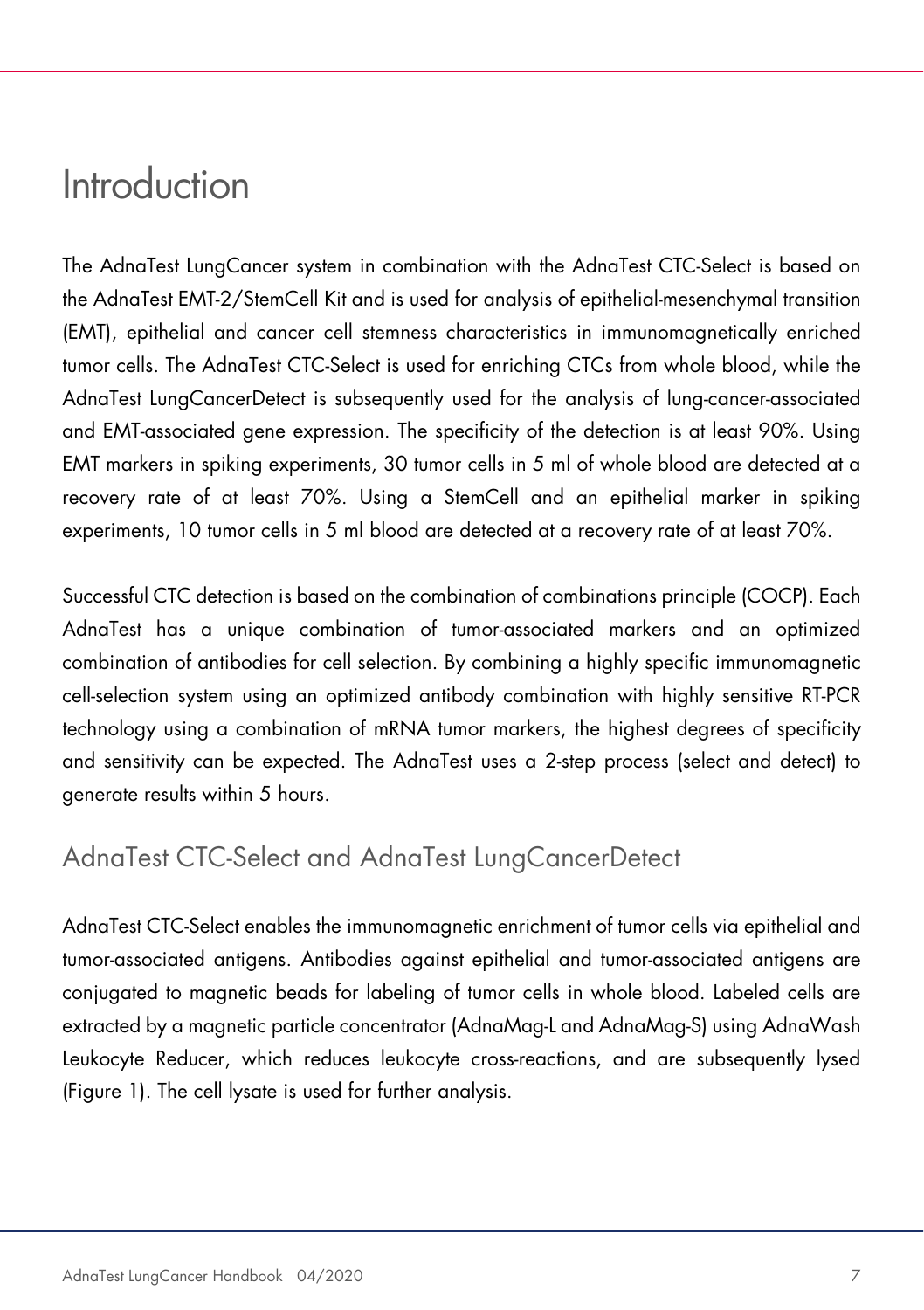

O Blood cells O Tumor cells

& Antibody- or Oligo (dT)25-coated magnetic beads

<span id="page-7-0"></span>Figure 1. AdnaTest CTC-Select: Immunomagnetic cell selection with multiple tumor-associated antibodies. In the first step, the CTCs in the blood are enriched (AdnaTest CTC-Select). This is achieved using antibody-coated magnetic particles (beads). Several antibodies are used, which bind with high specificity and affinity to the corresponding cancer cells. The enriched cells are lysed and subsequently purified several times to extract mRNA.

In the second step, Oligo(dT)<sub>25</sub> Beads are used for the isolation of mRNA from the lysate of enriched tumor cells. Reverse transcription results in cDNA, which is subsequently used as template for tumor-cell detection and characterization by multiplex PCR. The AdnaTest PrimerMix EMT-2-Detect allows the amplification of 3 tumor-associated antigens and 1 control gene. The PrimerMix LungDetect allows the amplification of 2 tumor-associated antigens [\(Figure 2\)](#page-8-0).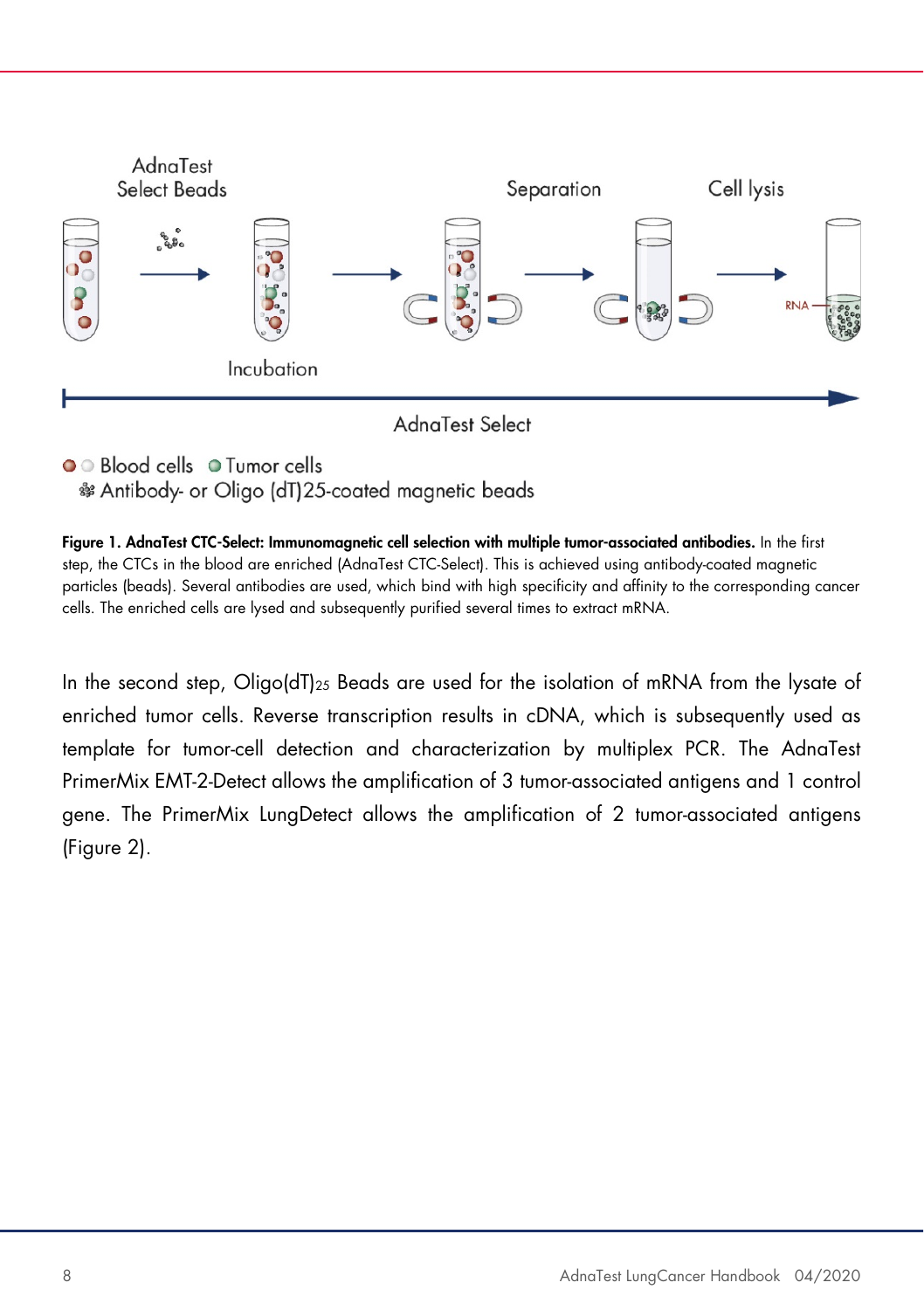

• Blood cells • Tumor cells & Antibody- or Oligo (dT)25-coated magnetic beads

<span id="page-8-0"></span>Figure 2. AdnaTest LungCancerDetect: Multiplex PCR of various cancer-associated tumor markers. In a second step, the enriched cells are examined by RT-PCR for tumor-associated expression patterns. The mRNA strands are reverse transcribed into cDNA. Subsequently, several associated tumor markers can be amplified using multiplex PCR and visualized.

The PrimerMix EMT-2-Detect generates fragments of the following sizes:

- PI3Kα: 551 bp
- Akt-2: 309 bp
- TWIST1: 201 bp
- Actin: 120 bp (internal PCR control)

The PrimerMix LungDetect generates fragments of the following sizes:

- GA733-2: 395 bp
- ALDH1: 161 bp

Note: Fragment sizes may vary slightly. Make sure to use the AdnaTest Positive Control EMT-2 and AdnaTest Positive Control Lung for assignment of the detected signals.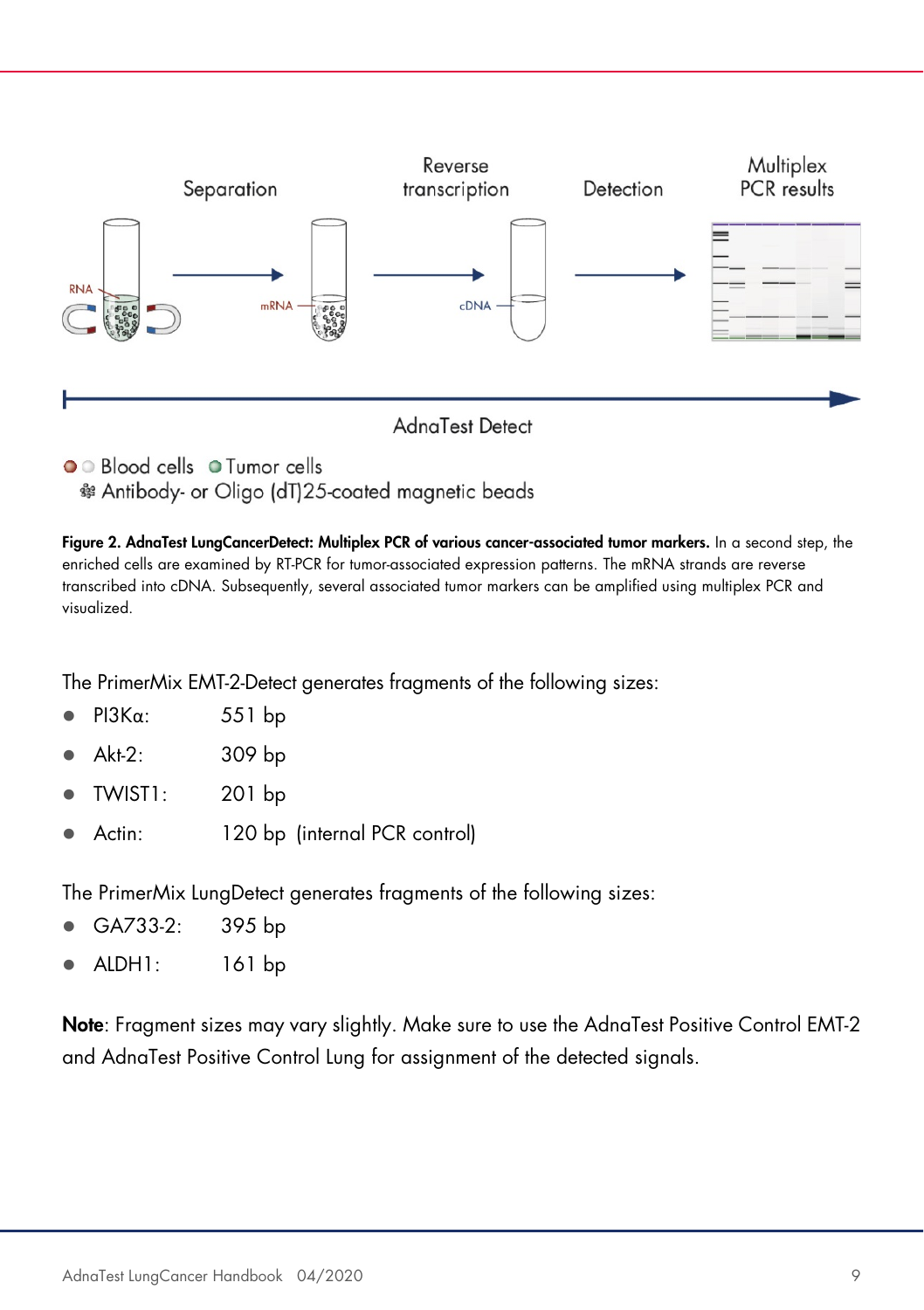# <span id="page-9-0"></span>Equipment and Reagents to Be Supplied by User

When working with chemicals, always wear a suitable lab coat, disposable gloves, and protective goggles. For more information, consult the appropriate safety data sheets (SDSs), available from the product supplier.

### <span id="page-9-1"></span>AdnaTest CTC-Select

#### Equipment

- Tube rotator for 15 ml and 1.5 ml tubes (e.g., ELMI Ltd. cat. no. IMIX-03)
- Magnetic particle concentrators
	- AdnaMag-L (cat. no. 399921)
	- AdnaMag-S (cat. no. 399911)

#### **Material**

- AdnaTubes (cat. no. 399932), when working with BD Vacutainer® ACD-A Tubes (Becton Dickinson GmbH cat. no. 366645 [EU]; 364606 [US])
- Sterile, RNase-free 10 ml glass or plastic pipettes and pipettor
- Sterile, RNase-free 1.5 ml reaction tubes (e.g., Sarstedt cat. no. 72.690)
- Pipettes and RNase-free pipette tips with aerosol barrier, suitable for pipetting volumes from 100 µl to 1000 µl

#### Reagents

Phosphate buffered saline (PBS), pH 7.0–7.3 (e.g., Fisher cat. no. VX14190169, D-PBS)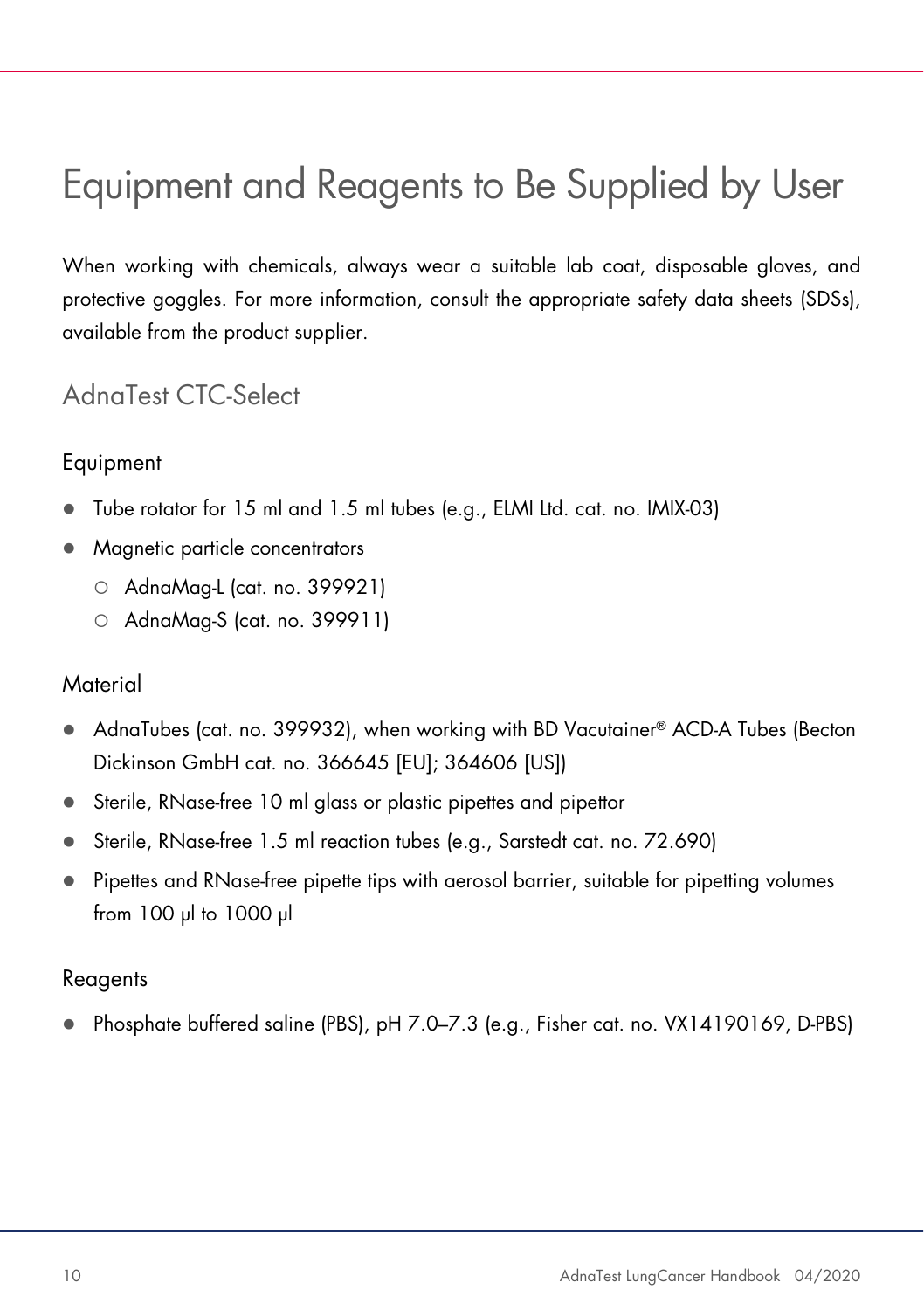### <span id="page-10-0"></span>AdnaTest LungCancerDetect

### Equipment

- Tube rotator for 1.5 ml tubes
- Magnetic particle concentrator AdnaMag-S
- Thermal block or water bath (50°C)
- $\bullet$  Thermal cycler with a heated lid and a heating rate of  $2^{\circ}C/s$ .
- Agilent<sup>®</sup> 2100 Bioanalyzer<sup>®</sup> (Agilent Technologies)

#### **Material**

- Sterile, RNase-free, thin-wall 0.2 ml PCR tubes
- Sterile, RNase-free, 1.5 ml reaction tubes
- Pipettes and RNase-free pipette tips with aerosol barrier, suitable for pipetting volumes from 1 µl to 200 µl

### Reagents

Sensiscript<sup>®</sup> RT Kit (cat. no. 205211, 50 reactions)

Note: When using the Sensiscript RT Kit with AdnaTest LungCancerDetect, the volume is sufficient for only 25 samples because twice the volume is required for each reaction.

- Recombinant RNasin®, RNase-inhibitor, 2500 U (Promega cat. no. N2511)
- HotStarTaq® Master Mix Kit (cat. no. 203443, 250 U)
- Crushed ice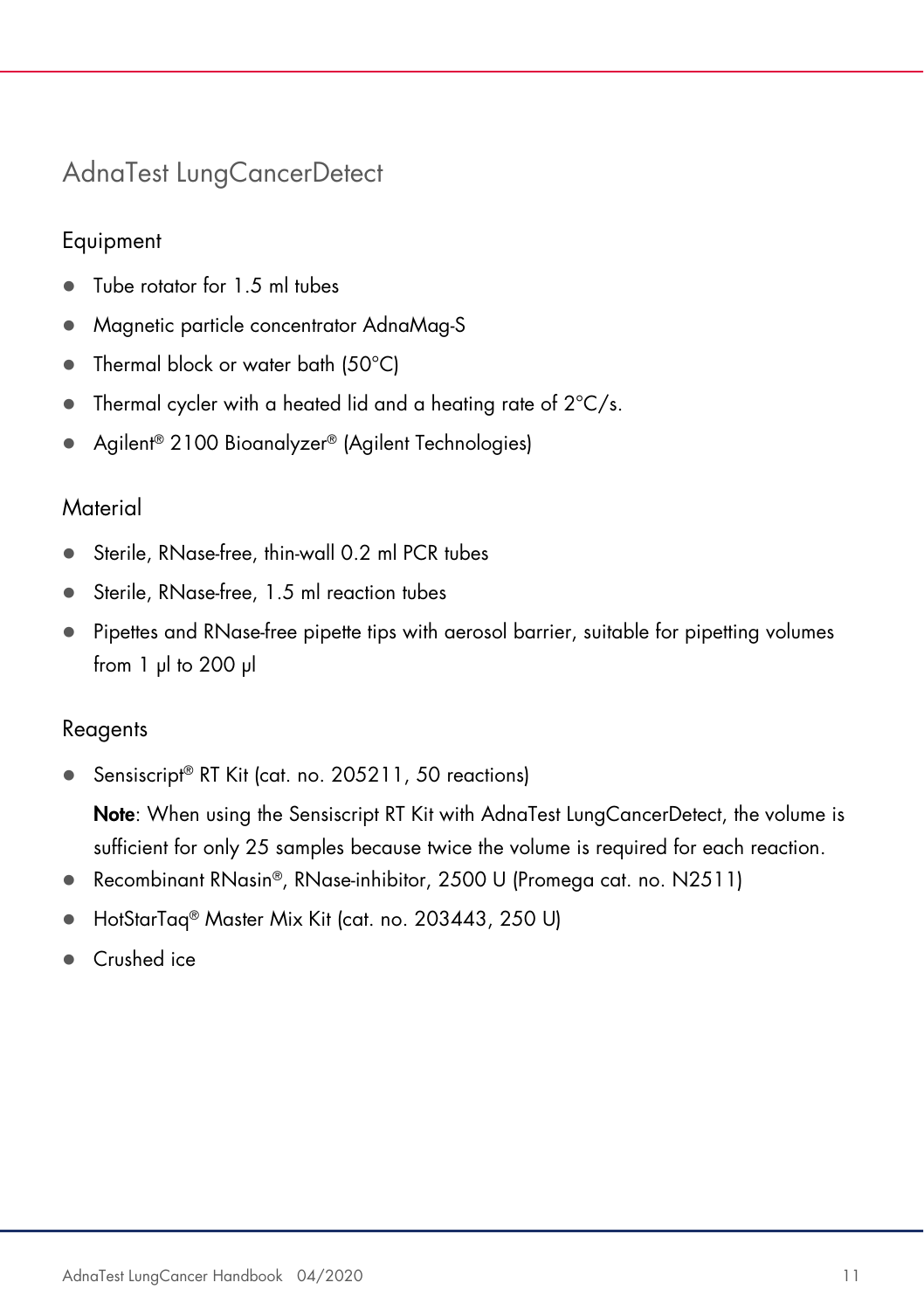### <span id="page-11-0"></span>Important Notes

### <span id="page-11-1"></span>Sample preparation

- Blood samples must be taken before the application of therapeutic substances. Do not use the AdnaTest CTC-Select earlier than 7 days after the last therapeutic intervention.
- Blood collection: If sample transportation is less than 4 hours, use tubes containing EDTA as anticoagulant (e.g., S Monovette® K3 EDTA, Sarstedt cat. no. 01.1605.001) to draw at least 7.5 ml of whole blood.
- If sample transportation is longer than 4 hours, use BD Vacutainer ACD-A Tubes to draw at least 8.5 ml of whole blood. Before further processing using the AdnaTest, 5 ml ACD-A blood must be transferred into an AdnaTube.
- Blood must be stored at 2–8°C immediately.
- Samples should be processed as soon as possible, not later than 4 hours after blood withdrawal (when using standard EDTA tubes) or within 30 hours (when using BD Vacutainer blood collection tubes in combination with AdnaTubes).
- The blood sample must not be hemolyzed.

### <span id="page-11-2"></span>**Handling**

- CTC-Select Beads contain sodium azide as preservative. Sodium azide is cytotoxic and must, therefore, be removed before using the beads. (See ["Protocol: Enrichment of Tumor](#page-13-0)  [Cells using AdnaTest CTC-Select"](#page-13-0), page [14\)](#page-13-0).
- All components and additional reagents provided by other suppliers must be stored according to their instructions. Safety advice of the corresponding manufacturers applies.
- Wear protective gloves to avoid contamination with DNA, RNA, and RNases.
- $\mathbf{I}$  The test must be performed in the sequence described and must comply with all specifications stated with respect to incubation times and incubation temperatures.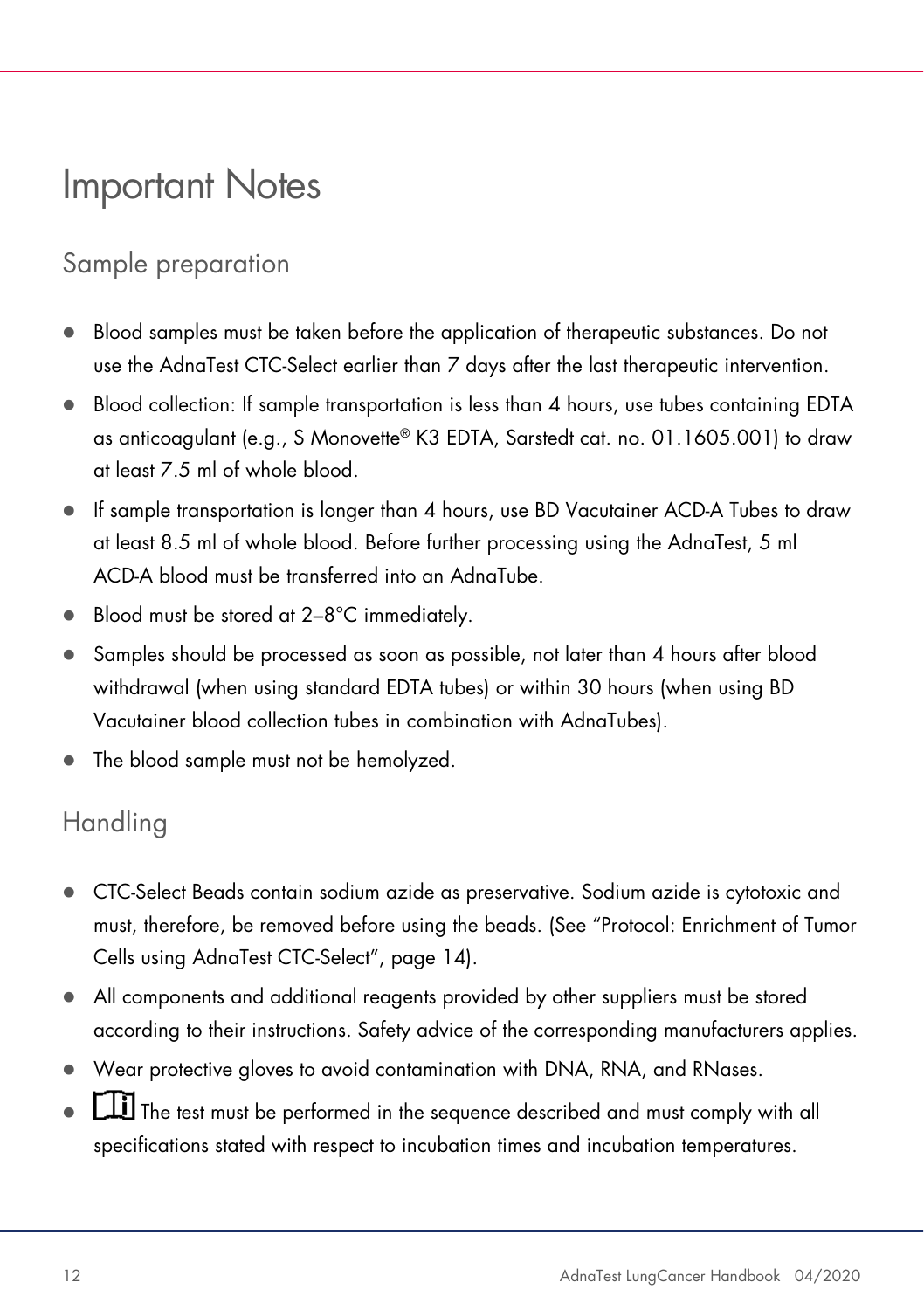- Discard samples if the CTC-Select Beads agglutinate during cell enrichment.
- Perform sample processing, including reverse transcription and subsequent analysis of amplified PCR products, in different rooms, if possible, to avoid cross-contamination.
- The use of products from suppliers other than those suggested may adversely affect the results.
- The safety and hygiene regulations of the laboratory must be respected (e.g., wear lab coats, protective goggles, and gloves).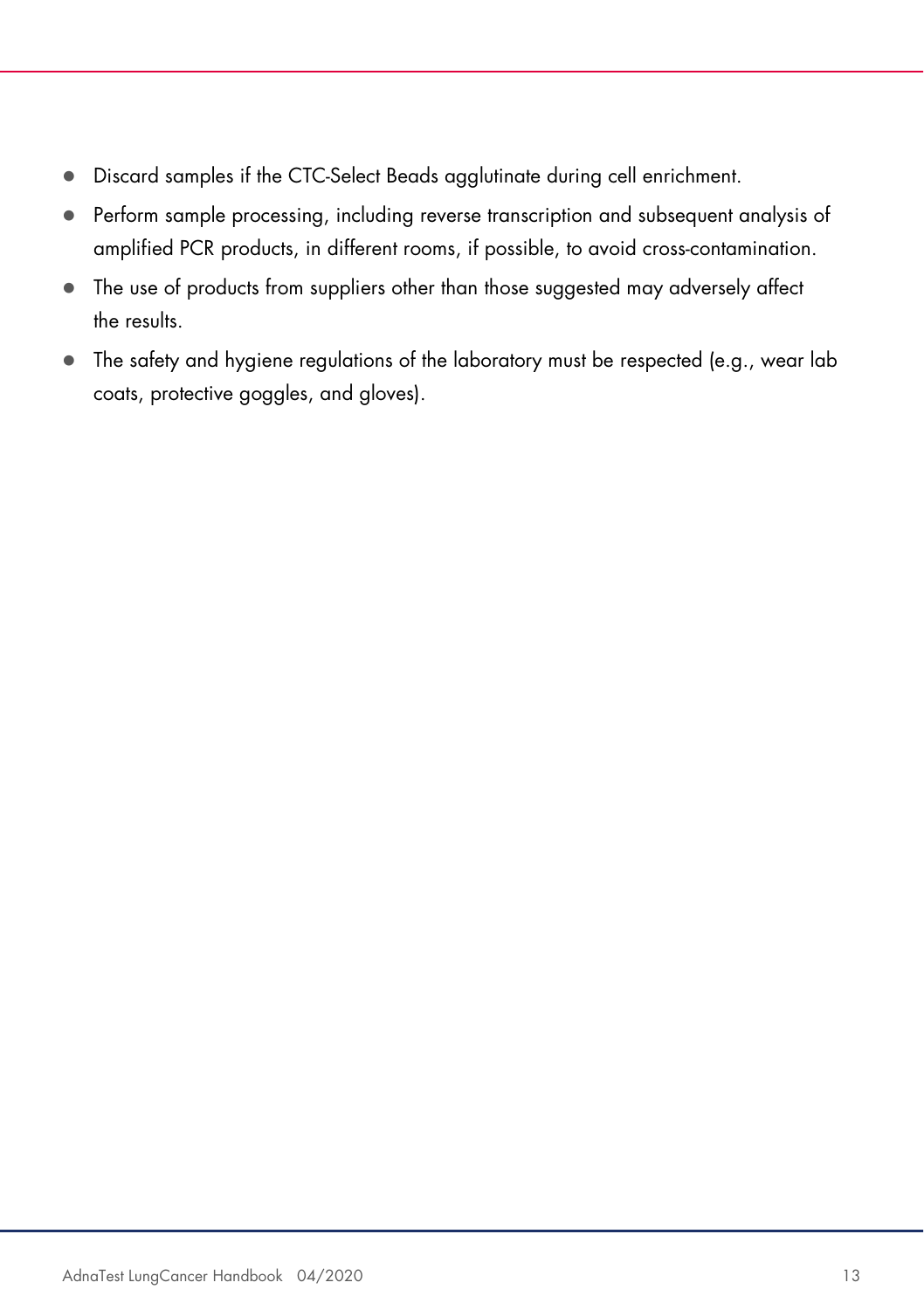# <span id="page-13-0"></span>Protocol: Enrichment of Tumor Cells using AdnaTest CTC-Select

#### Important points before starting

- Before beginning the procedure, read ["Important Notes"](#page-11-0) (page [12\)](#page-11-0).
- It is necessary to remove sodium azide by washing the CTC-Select Beads prior to use, as described below in ["Procedure A: Preparation of the CTC-Select](#page-13-1) Beads".
- Use the provided 1.5 ml collection tubes only for the protocol step indicated.

#### Things to do before starting

 Ensure that the AdnaTest Lysis/Binding Buffer and AdnaWash Leukocyte Reducer are equilibrated to room temperature (15–25°C). If precipitate is observed, equilibrate the reagents to room temperature and mix until the precipitate is completely dissolved.

#### <span id="page-13-1"></span>Procedure A: Preparation of the CTC-Select Beads

- 1. Resuspend the CTC-Select Beads thoroughly by pipetting. Important: Do not vortex.
- 2. Calculate the volume of CTC-Select Beads required for all samples to be processed (100 µl per sample), and transfer the calculated volume into a 1.5 ml reaction tube (not provided).

If more than 10 samples are processed, use additional 1.5 ml reaction tubes.

- 3. Place the tube into the AdnaMag-S rack.
- 4. After 1 min, remove the supernatant with a pipette.

Important: Do not touch the beads when removing the supernatant.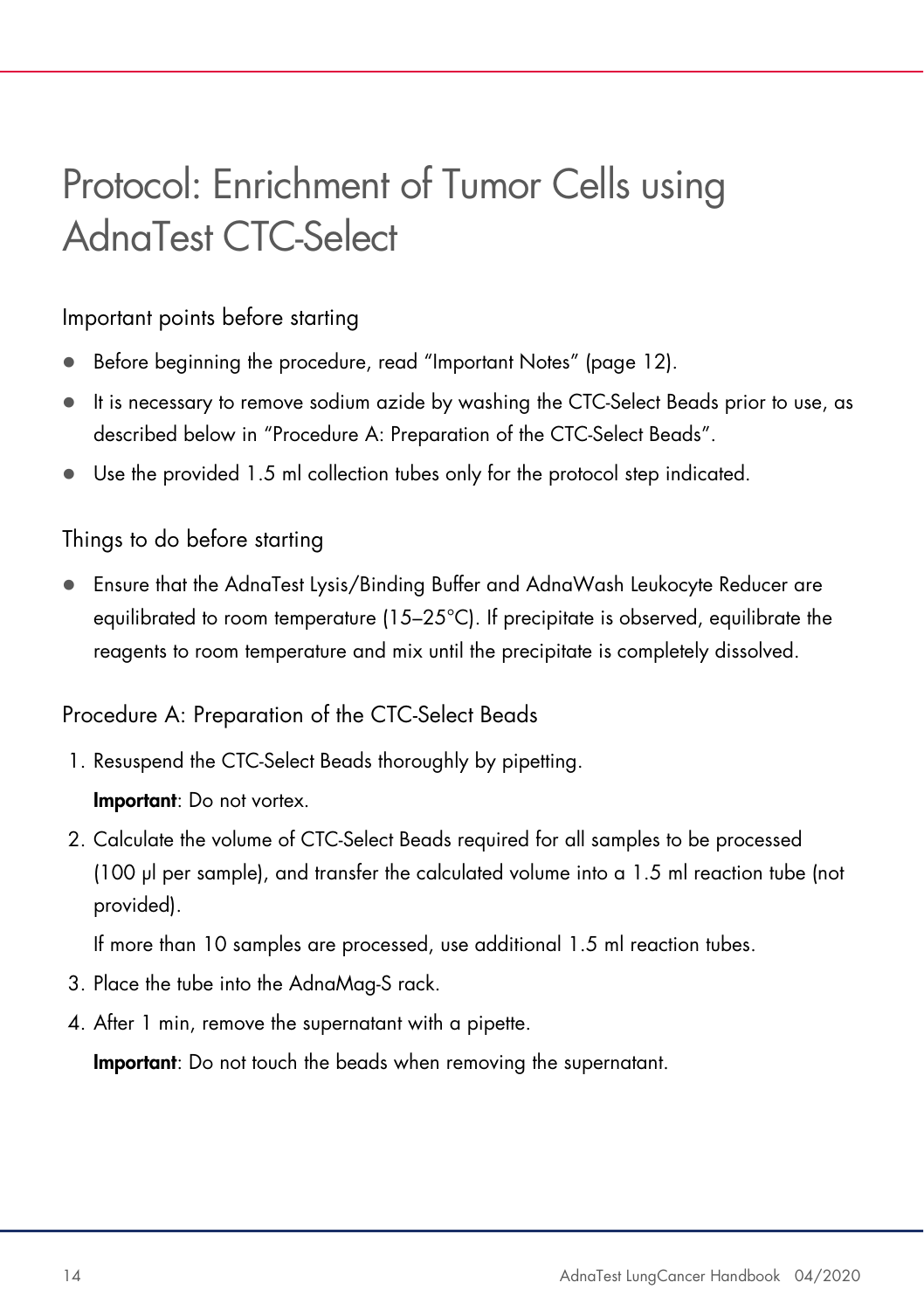#### <span id="page-14-0"></span>5. Wash steps:

- 5a. Remove the magnet slider from the AdnaMag-S rack.
- 5b. Add 1 ml PBS and resuspend the beads by repeated pipetting.
- 5c. Place the magnet slider into the AdnaMag-S rack.
- <span id="page-14-1"></span>5d. After 1 min remove the supernatant completely with a pipette.
- 5e. Repeat steps [5a](#page-14-0)[–5d](#page-14-1) twice (3 washes in total).
- <span id="page-14-3"></span>6. Remove the tube from the AdnaMag-S rack, and resuspend the beads in PBS to the original volume (100 µl per sample). Proceed with ["Procedure B: Selection of tumor](#page-14-2)  [cells"](#page-14-2) below.

<span id="page-14-2"></span>Procedure B: Selection of tumor cells

1. When using standard EDTA tubes, pipet 5 ml of blood sample into a 15 ml collection tube (provided). When using ACD-A blood in a BD Vacutainer ACD-A Tube, transfer 5 ml of blood into an AdnaTube.

Note: AdnaTubes are mandatory when using BD Vacutainer ACD-A Tubes.

- 2. Resuspend the CTC-Select Beads thoroughly (prepared in step [6](#page-14-3) of Procedure A) by pipetting, and add 100 µl of these beads to each blood sample.
- 3. Rotate tubes slowly (approximately 5 rpm) for 30 min at room temperature on a device that allows both tilting and rotation.
- 4. Place tubes into the AdnaMag-L rack without the magnet slider. Swing the AdnaMag-L rack downward to release blood droplets captured in the cap.
- 5. Insert the magnet slider and incubate the tubes in the AdnaMag-L rack for 3 min at room temperature.
- 6. Remove the supernatant completely with a 10 ml pipette without touching the beads. Important: Do not touch the beads when removing the supernatant.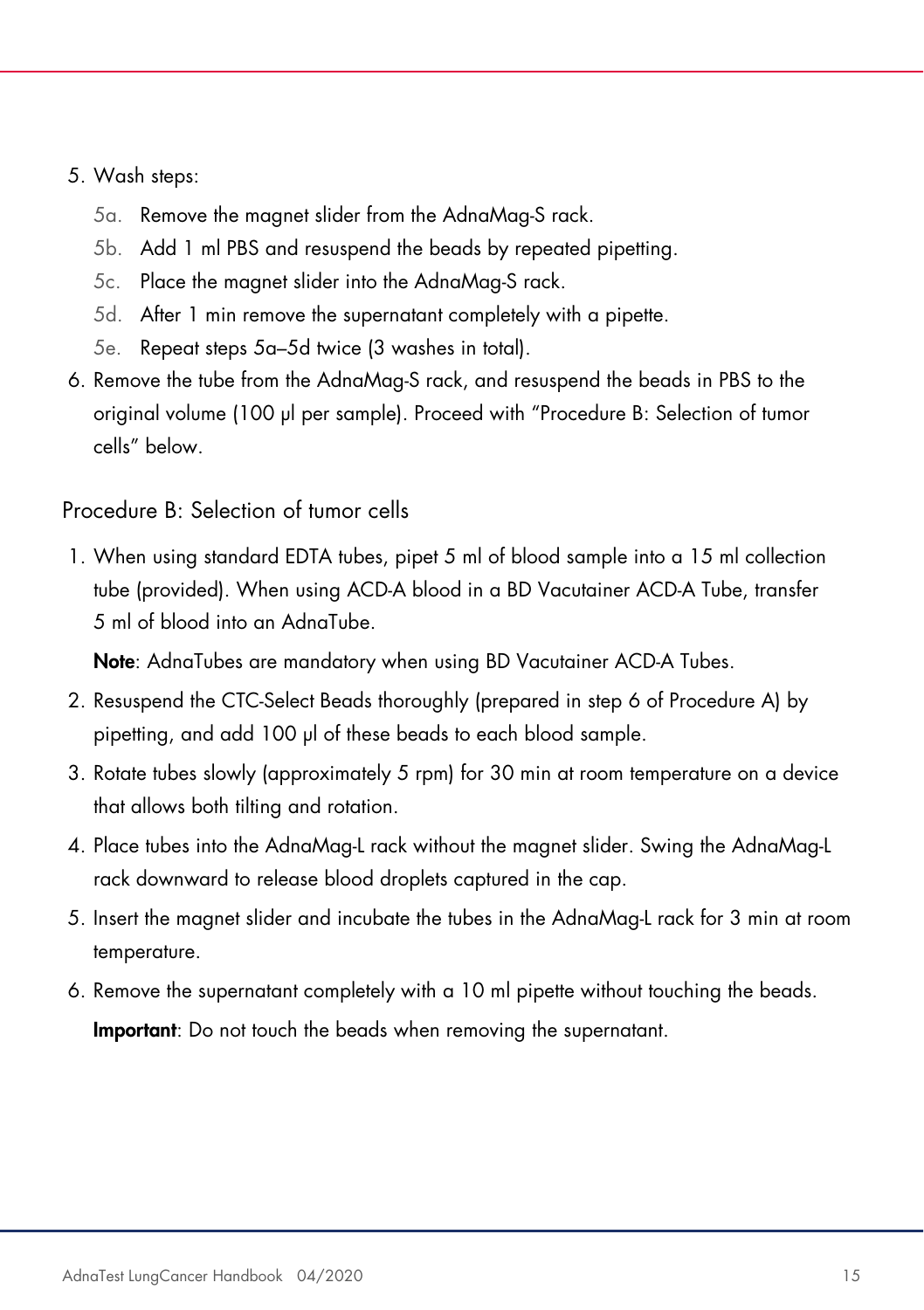#### <span id="page-15-0"></span>7. Wash steps:

- 7a. Remove the magnet slider from the AdnaMag-L rack.
- 7b. Add 5 ml AdnaWash Leukocyte Reducer. Close the tubes and shake the AdnaMag-L rack gently back and forth 5 times to resuspend the magnetic bead/cell complexes.
- 7c. Swing the AdnaMag-L rack with the tubes downward twice to release droplets captured in the cap.
- 7d. Place the magnet slider into the AdnaMag-L rack and incubate for 3 min at room temperature.
- <span id="page-15-1"></span>7e. Remove supernatant completely with a pipette.
- 7f. Repeat steps [7a](#page-15-0)[–7e](#page-15-1) twice (3 washes in total).
- 8. Remove the magnet slider from the AdnaMag-L rack.
- 9. Resuspend the magnetic bead/cell complexes in 1 ml AdnaWash Leukocyte Reducer and transfer each sample into a 1.5 ml reaction tube.
- 10. Place reaction tubes into the AdnaMag-S rack with an inserted magnet slider.

Note: The magnet slider of the AdnaMag-S rack can be inserted in 2 positions. Always insert the slider with the white plastic film facing forward to make sure that the magnets are next to the reaction tubes.

- 11. After 3 min, remove the supernatant with a pipette.
- 12. Remove the magnet slider from the AdnaMag-S rack.
- 13. Resuspend the magnetic bead/cell complexes in 1 ml PBS
- 14. Place the magnet slider into the AdnaMag-S rack.
- 15. After 1 min, remove the supernatant completely with a pipette to optimize the subsequent cell lysis.
- 16. Remove the magnet slider from the AdnaMag-S rack.
- 17. Add 200 µl AdnaTest Lysis/Binding Buffer (equilibrated to room temperature) to each reaction tube. Resuspend by pipetting at least 5 times.
- 18. Insert the magnet slider into the AdnaMag-S rack, and incubate for 1 min.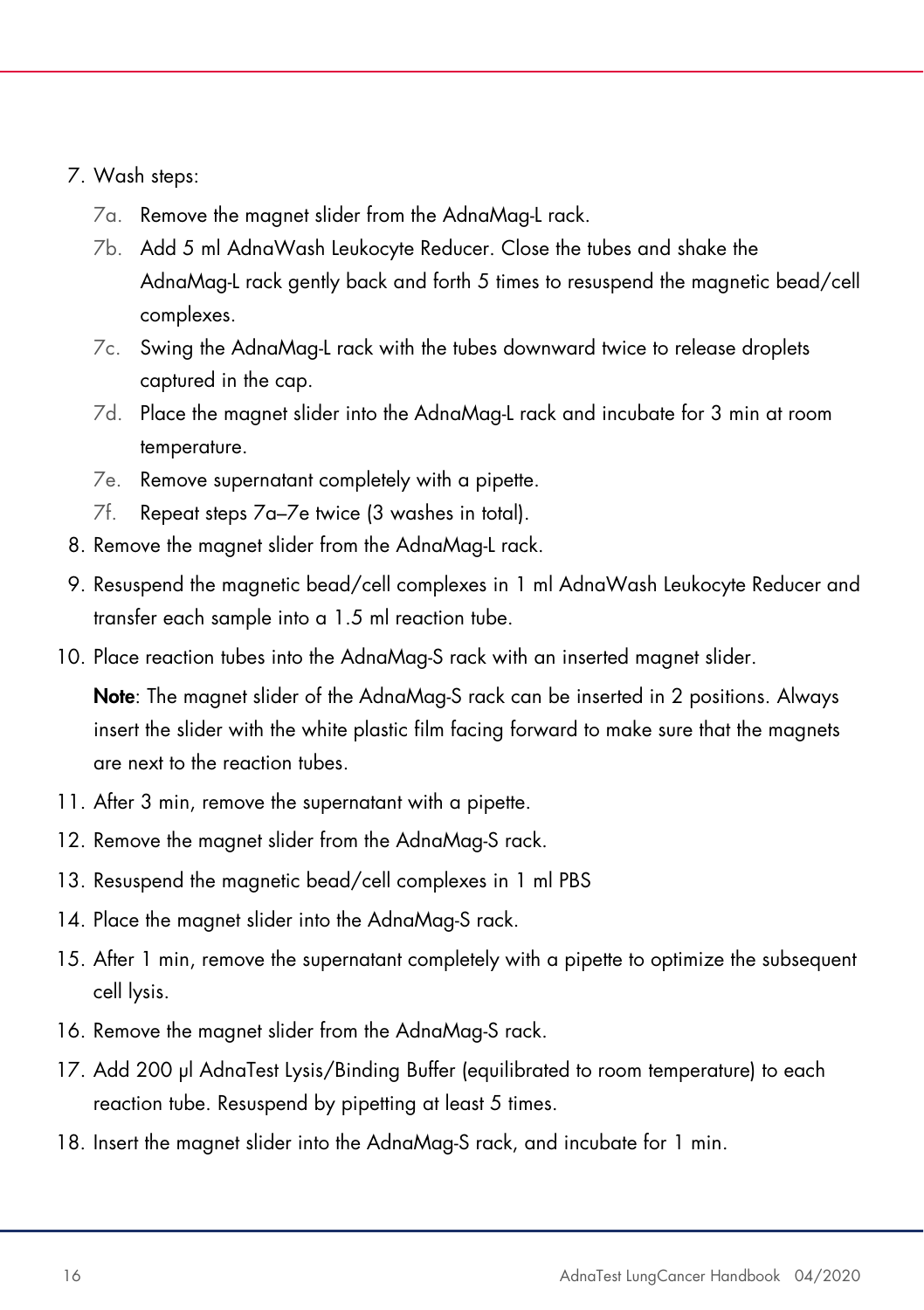- <span id="page-16-0"></span>19. Transfer each supernatant (cell lysate) into a new 1.5 ml reaction tube.
- 20. Discard the tubes that contain the beads.
- 21. Continue with mRNA isolation (see ["Protocol: Detection of Cancer-Associated Gene](#page-17-0)  [Expression in Enriched Tumor Cells using AdnaTest LungCancerDetect"](#page-17-0), page [18\)](#page-17-0) immediately, or store the cell lysates at –20°C for up to 2 weeks.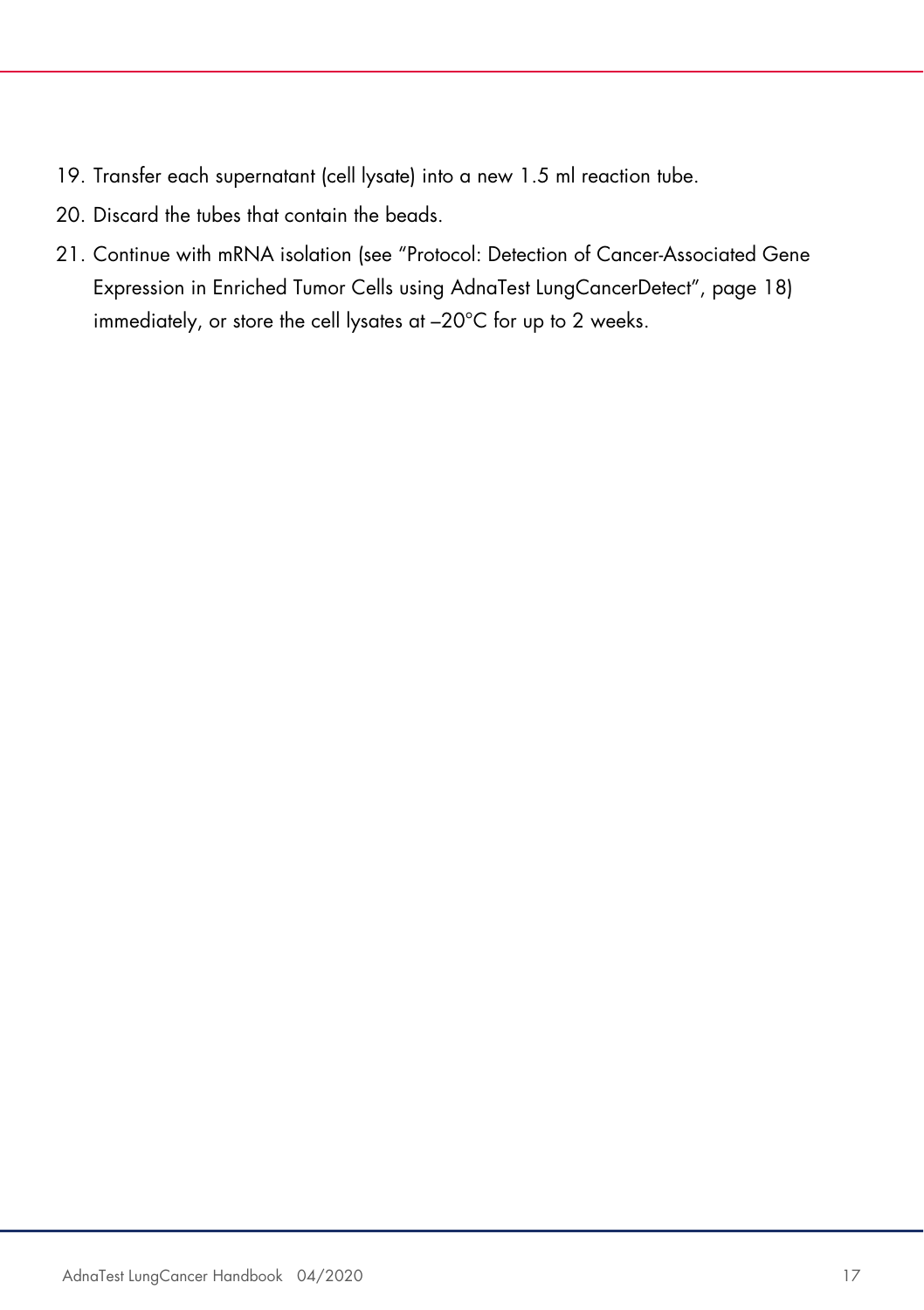# <span id="page-17-0"></span>Protocol: Detection of Cancer-Associated Gene Expression in Enriched Tumor Cells using AdnaTest LungCancerDetect

#### Important points before starting

- Before beginning the procedure, read ["Important Notes"](#page-11-0) (page [12\)](#page-11-0).
- Procedures A–C describe the isolation of mRNA and reverse transcription.
- Use the provided 1.5 ml collection tubes only for the protocol step indicated.

#### Things to do before starting

- Ensure that AdnaTest Lysis/Binding Buffer is equilibrated to room temperature. If precipitate is observed, equilibrate the reagents to room temperature and mix until the precipitate is completely dissolved.
- Equilibrate RNA Purification Buffer A and RNA Purification Buffer B to room temperature. Place Tris-HCL Buffer on ice.
- Thaw 10x Buffer RT and dNTPs from the Sensiscript RT Kit at room temperature. Mix by vortexing. Centrifuge briefly and store on ice. Thaw RNase-free water (also from the Sensiscript RT Kit).
- Adjust a thermal block or water bath to 50°C.

#### Procedure A: Preparation of Oligo( $dT$ )<sub>25</sub> Beads

1. Resuspend the Oligo(dT)25 Beads thoroughly by pipetting.

#### Important: Do not vortex.

<span id="page-17-1"></span>2. Calculate the volume of the beads required for all samples to be processed (20 µl per sample, plus 10%), and transfer the calculated volume into an RNase-free 1.5 ml reaction tube (not provided).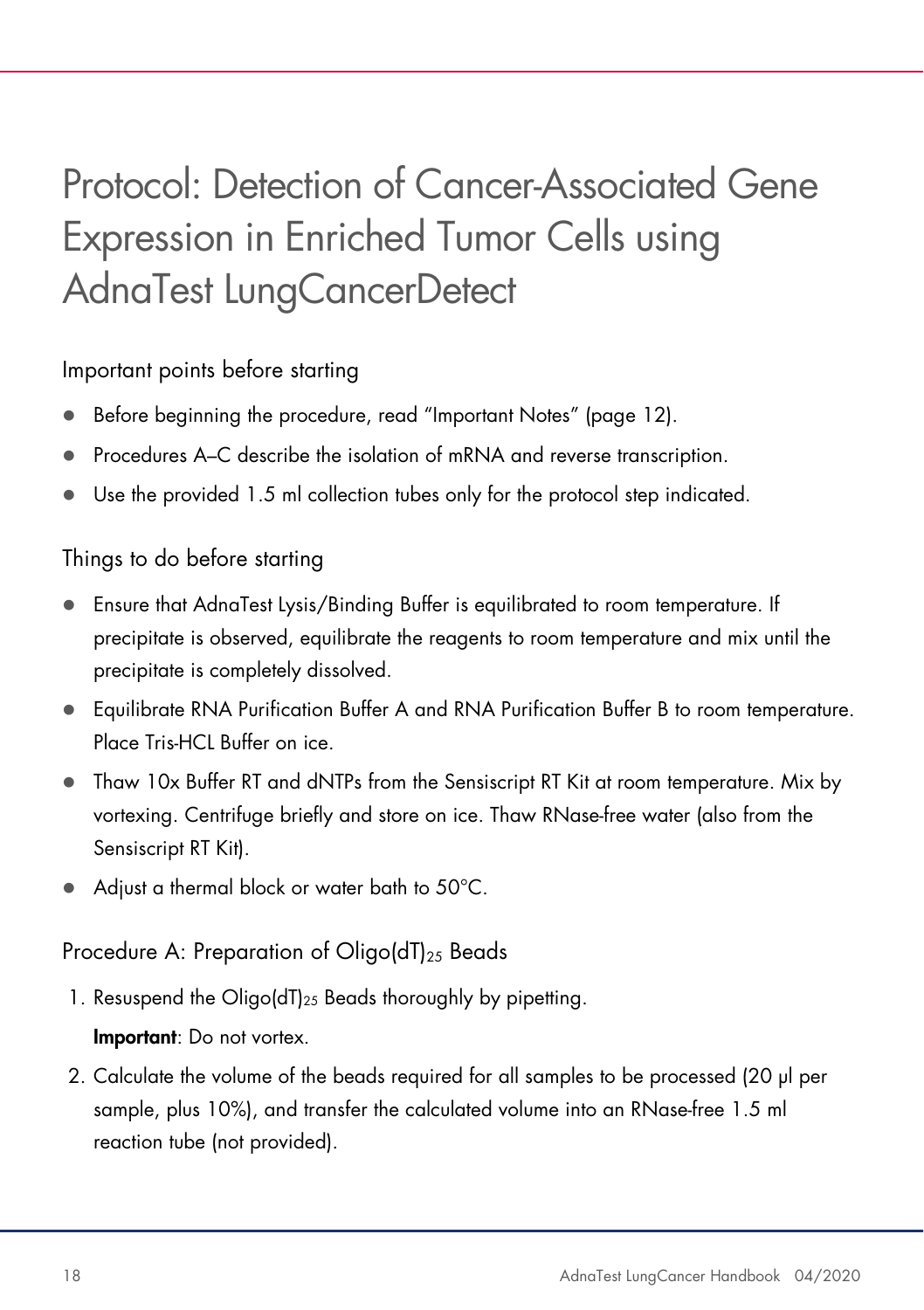3. Place the tube into the AdnaMag-S rack.

Note: The magnet slider of the AdnaMag-S rack can be inserted in 2 positions. Always insert the slider with the white plastic film facing forward to make sure that the magnets are next to the reaction tubes.

- 4. After 1 min, remove the supernatant with a pipette.
- <span id="page-18-0"></span>5. Wash steps:
	- 5a. Remove the magnet slider from the AdnaMag-S rack.
	- 5b. Add the original volume (step [2,](#page-17-1) page [18\)](#page-17-1) AdnaTest Lysis/Binding Buffer and resuspend the beads by repeated pipetting. Resuspend gently to avoid foaming.
	- 5c. Insert the magnet slider into the AdnaMag-S rack.
	- 5d. After 1 min, remove the supernatant completely.
	- 5e. Repeat steps [5a](#page-18-0)[–5d](#page-18-1) once (2 washes in total).
- <span id="page-18-3"></span><span id="page-18-1"></span>6. Remove the tube from the AdnaMag-S rack, and resuspend the beads in AdnaTest Lysis/Binding Buffer to the original volume (step [2,](#page-17-1) page [18\)](#page-17-1). Proceed with "Procedure [B: mRNA isolation"](#page-18-2) below.

<span id="page-18-2"></span>Procedure B: mRNA isolation

- 1. Add 20 µl of Oligo(dT)25 Beads (step [6,](#page-18-3) above) to each tube containing cell lysate (step [19](#page-16-0) of ["Procedure B: Selection of tumor cells"](#page-14-2), page [17\).](#page-16-0)
- 2. Rotate tubes slowly (approximately 5 rpm) for 10 min at room temperature on a device that allows both tilting and rotation.
- 3. Place the tubes into the AdnaMag-S rack without the magnet slider. Swing the AdnaMag-S rack downward to release beads and liquid captured in the cap.
- 4. Insert the magnet slider, wait for 1 min, and then remove the supernatant.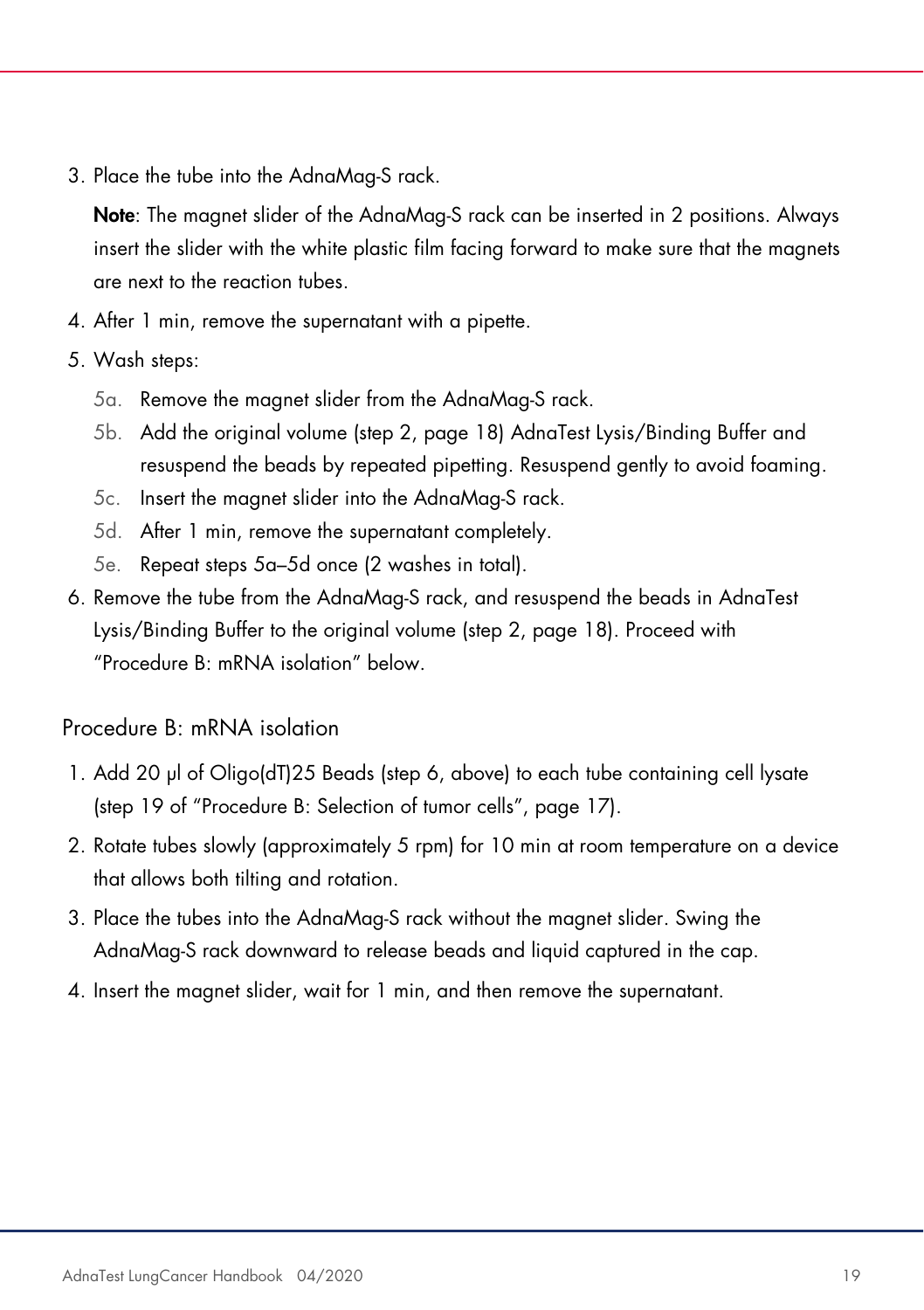- <span id="page-19-0"></span>5. Wash steps 1:
	- 5a. Remove the magnet slider from the AdnaMag-S rack.
	- 5b. Add 100 µl RNA Purification Buffer A to each tube and resuspend the beads by repeated pipetting. To avoid any loss of beads, rinse lid and tube wall thoroughly.
	- 5c. Insert the magnet slider into the AdnaMag-S rack.
	- 5d. After 1 min, remove the supernatant completely.
	- 5e. Repeat steps [5a](#page-19-0)[–5d](#page-19-1) once (2 washes in total).
- <span id="page-19-2"></span><span id="page-19-1"></span>6. Wash steps 2:
	- 6a. Remove the magnet slider from the AdnaMag-S rack.
	- 6b. Add 100 µl RNA Purification Buffer B to each tube. Resuspend the beads by pipetting, and transfer into new 1.5 ml reaction tubes (provided).
	- 6c. Insert the magnet slider into the AdnaMag-S rack.
	- 6d. After 1 min, remove the supernatant completely. This step must be carried out carefully (watch the pellet), because the beads might slide and could be removed by mistake.
	- 6e. Using the same reaction tubes, repeat steps [6a–](#page-19-2)[6d](#page-19-3) once (2 washes in total).
- <span id="page-19-3"></span>7. Remove the magnet slider from the AdnaMag-S rack.
- 8. Add 100 µl ice-cold Tris-HCL Buffer to each tube, and resuspend the beads by pipetting.
- 9. Insert the magnet slider into the AdnaMag-S rack.
- <span id="page-19-4"></span>10. After 1 min, remove the supernatant completely.
- 11. Remove the magnet slider from the AdnaMag-S rack.
- 12. Resuspend the mRNA/bead-complex in 29.5 µl RNase-free water.
- 13. Transfer the tubes to a thermal block or water bath, and incubate for 5 min at 50°C.
- 14. Place the tubes on ice immediately for at least 2 min.
- 15. Continue immediately (within 5 min) with the reverse transcription ["Procedure C: Reverse](#page-20-0)  [transcription using the Sensiscript RT Kit"](#page-20-0) below.

Important: Do not store the mRNA/bead complex.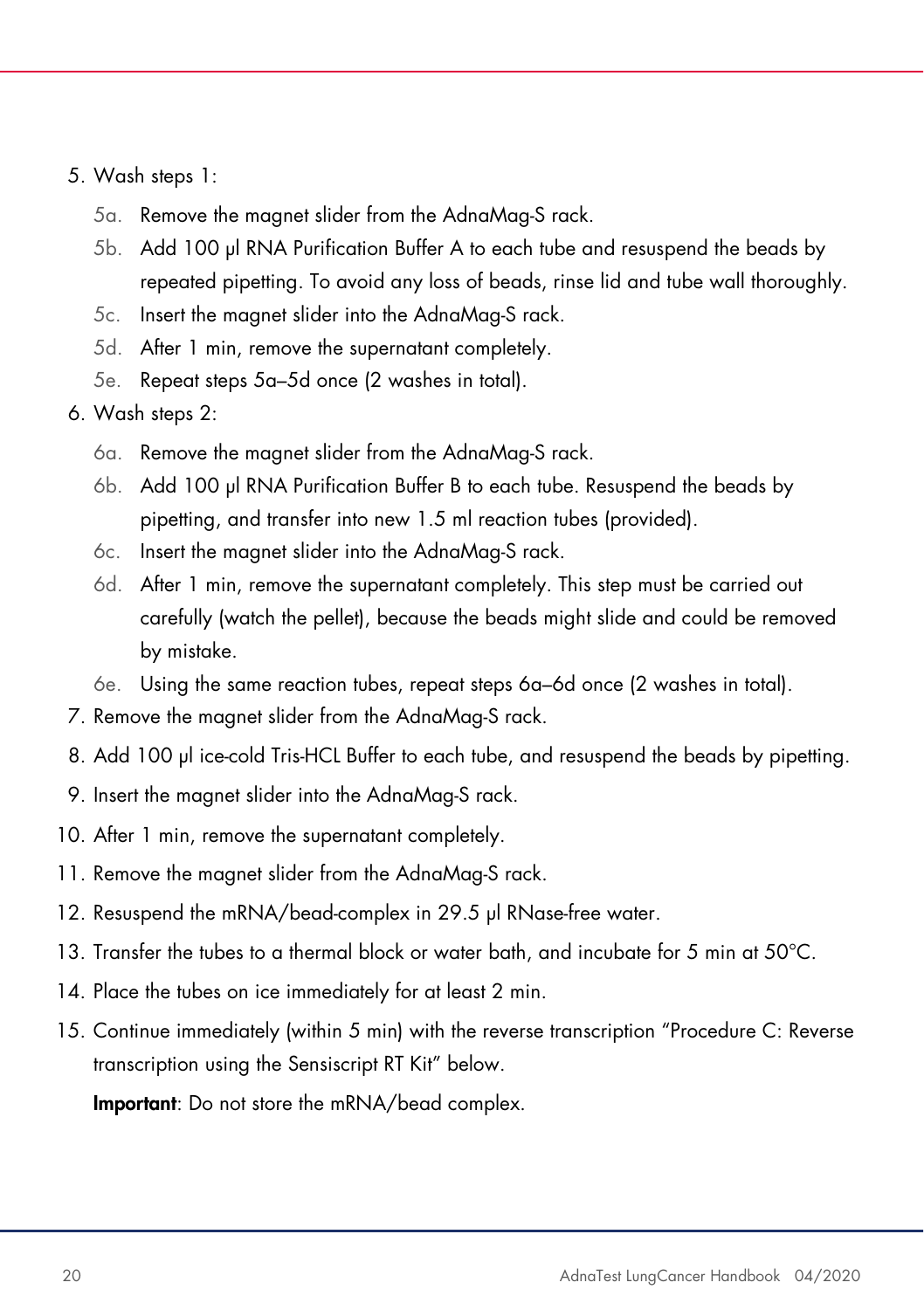<span id="page-20-0"></span>Procedure C: Reverse transcription using the Sensiscript RT Kit

1. Prepare the RT Master Mix on ice. The RT Master Mix is prepared as shown in [Table 1](#page-20-1) according to the number of samples.

The volume of RT Master Mix should be 10% greater than calculated for the total number of reverse-transcription reactions. A negative control reaction without addition of mRNA must always be prepared (RT control).

| Component                             | Volume      |
|---------------------------------------|-------------|
| <b>RT Master Mix</b>                  |             |
| 10x Buffer RT                         | $4.0$ pl    |
| dNTP Mix (5 mM each dNTP)             | $4.0$ pl    |
| RNase inhibitor, 40 U/µl (Promega)    | $0.5$ $\mu$ |
| Sensiscript Reverse Transcriptase     | $2.0$ $\mu$ |
| Template RNA*                         |             |
| mRNA/bead complex or RNase-free water | $29.5$ pl   |
| <b>Total volume</b>                   | 40.0 µl     |

#### <span id="page-20-1"></span>Table 1. Reverse transcription reaction setup

\* As RT control, add 29.5 µl of RNase-free water instead of mRNA/bead complex. The volume of the mRNA/bead complex may vary slightly. Always use the total volume of this in the reverse transcription reaction.

- 2. Vortex the RT Master Mix. Centrifuge briefly, and pipet 10.5 µl for each reaction into 0.2 ml PCR tubes.
- 3. Resuspend the mRNA/bead complexes (step [10,](#page-19-4) page [20\)](#page-19-4) carefully with a pipette. Transfer the total volume into the 0.2 ml PCR tube containing the RT Master Mix. Mix thoroughly by repeated pipetting.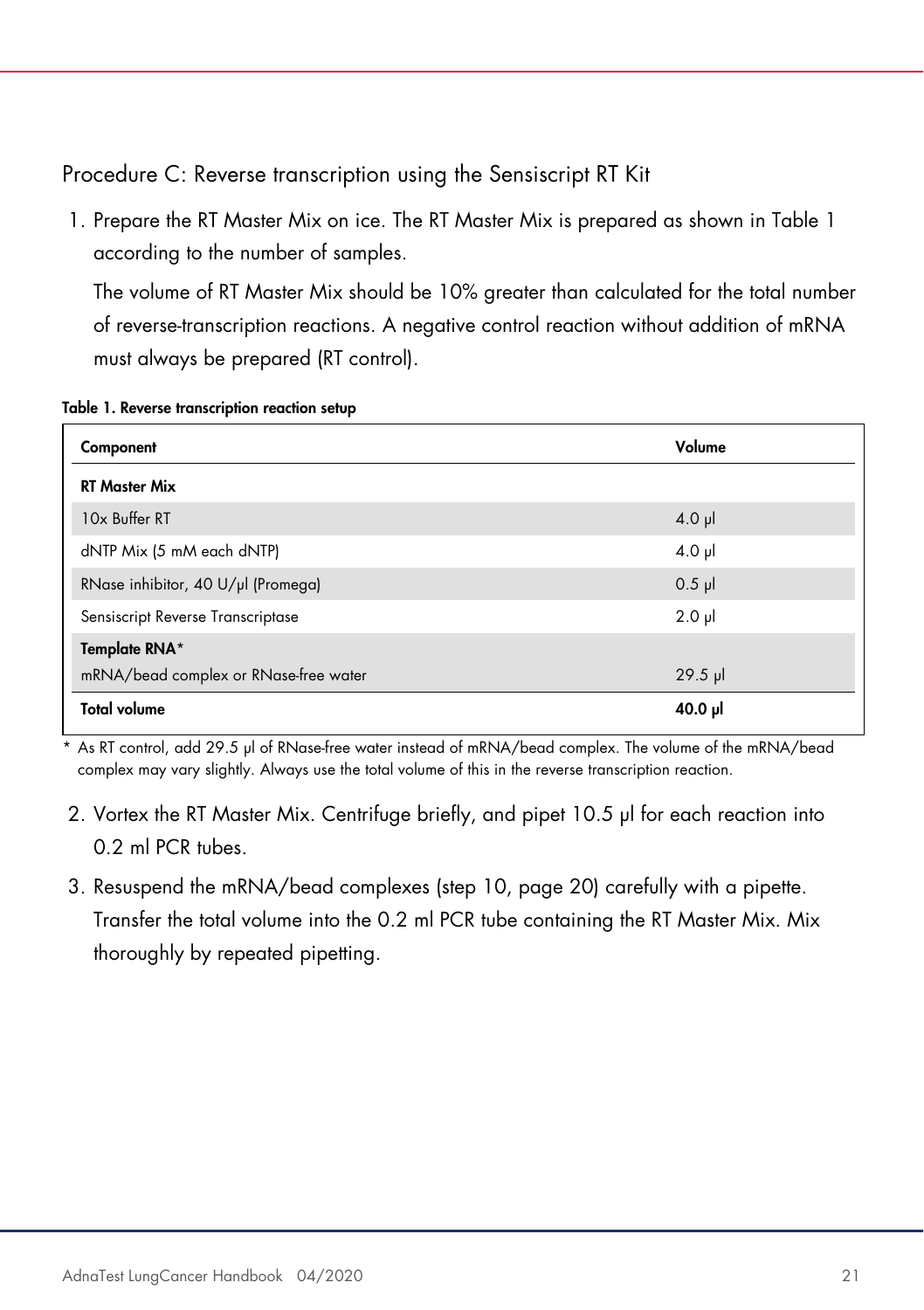#### 4. cDNA is synthesized in a thermal cycler under the following conditions [\(Table 2\)](#page-21-0).

<span id="page-21-0"></span>

|  |  | Table 2. Reverse transcription program |  |
|--|--|----------------------------------------|--|
|--|--|----------------------------------------|--|

| <b>Step</b>           | Time     | Temperature    |
|-----------------------|----------|----------------|
| Reverse transcription | 60 min   | $37^{\circ}$ C |
| Denaturation          | 5 min    | $93^{\circ}$ C |
| Cooling               | $\infty$ | $4^{\circ}$ C  |

- 5. Place reaction tubes with the cDNA on ice or store at −30 to −15°C for a maximum of 4 weeks.
- 6. Continue with ["Protocol: PCR and Fragment Analysis"](#page-22-0), next page.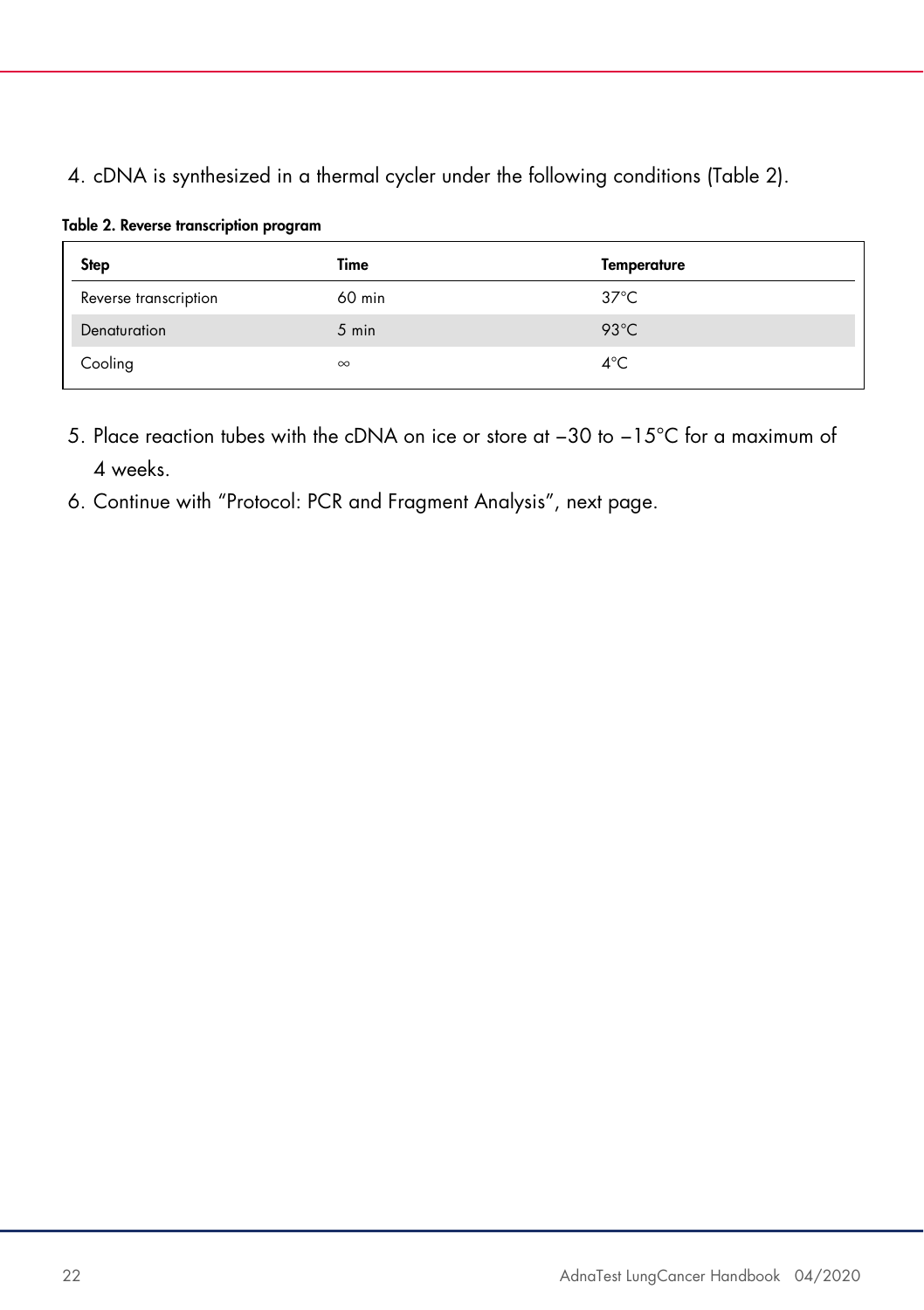# <span id="page-22-0"></span>Protocol: PCR and Fragment Analysis

Important point before starting

Before beginning the procedure, read ["Important Notes"](#page-11-0) (page [12\)](#page-11-0).

Things to do before starting

 Thaw HotStarTaq Master Mix, AdnaTest Positive Control EMT-2, AdnaTest Positive Control Lung, AdnaTest PrimerMix EMT-2-Detect, AdnaTest PrimerMix LungDetect, and RNase-free water. Vortex, centrifuge quickly, and store on ice.

Procedure A: Multiplex PCR (EMT-2)

- 1. Prepare the PCR Master Mix as shown in [Table 3](#page-23-0) according to the number of samples. The volume of the PCR Master Mix should be at least 10% greater than the requirement calculated from the number of samples. Note that an AdnaTest Positive Control, RNasefree water as negative control, and the RT control must always be included.
- 2. For each preparation, dispense 21.0 µl of the PCR Master Mix into 0.2 ml PCR tubes. Resuspend the cDNA/bead mix by pipetting, and add 4.0 µl of it to each reaction tube.

Note: As negative control, add 4.0 µl of RNase-free water instead of cDNA.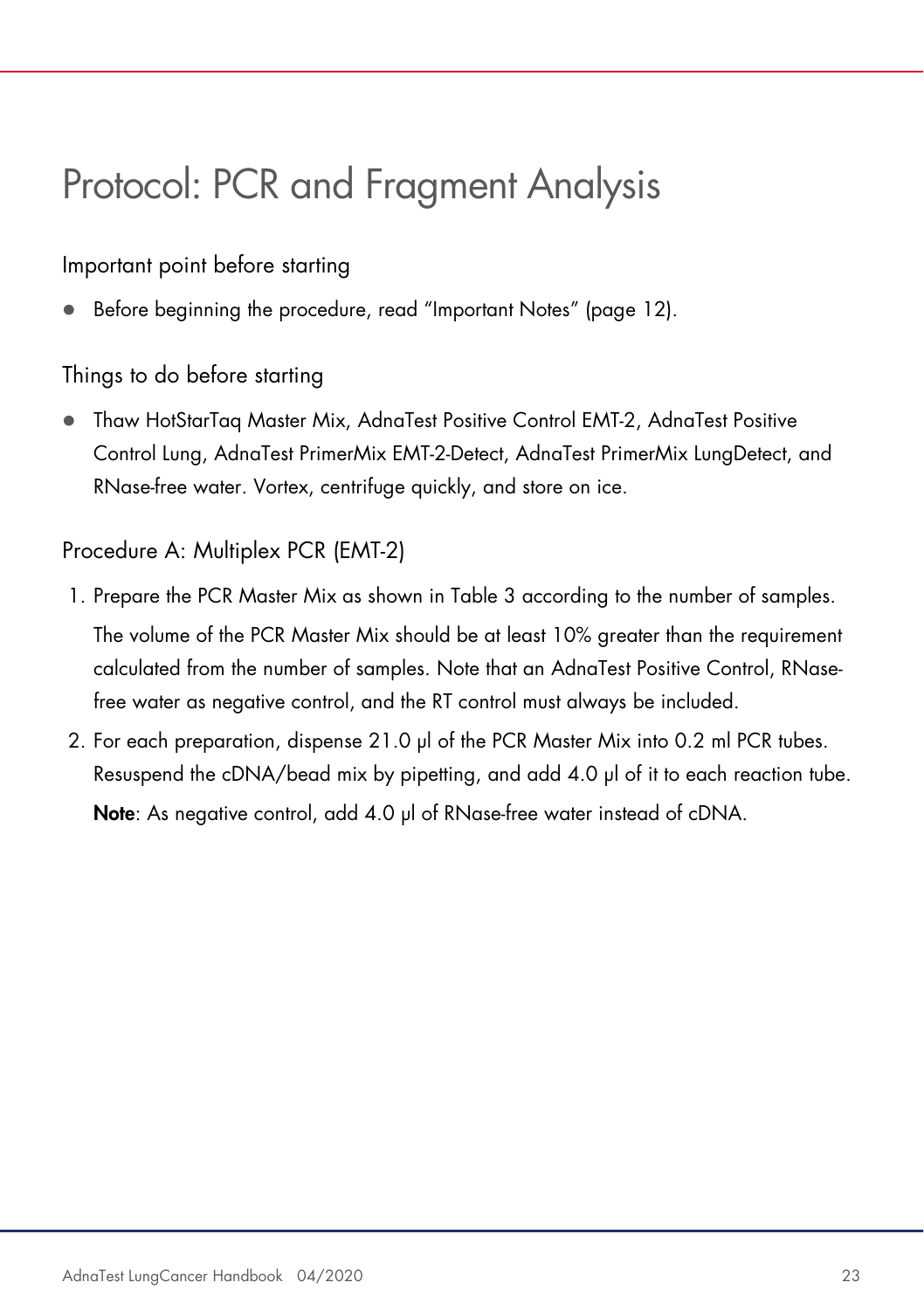#### <span id="page-23-0"></span>Table 3. Preparation of the multiplex PCR

| Component                              | Volume       |
|----------------------------------------|--------------|
| Multiplex PCR Master Mix               |              |
| HotStarTag Master Mix                  | $12.5$ $\mu$ |
| RNase-free water                       | $4.5$ µ      |
| PrimerMix EMT-2-Detect                 | $4 \mu$      |
| $cDNA$ or                              |              |
| RT control or                          |              |
| Negative control (RNase-free water) or | $4 \mu$      |
| Positive control, each:                |              |
| <b>Total volume</b>                    | $25$ $\mu$   |

3. A thermal cycler is used for the PCR following the program described in [Table 4.](#page-23-1) Run the thermal cycler with a ramp of 2°C/second. The PCR is performed with a total of 35 cycles.

#### <span id="page-23-1"></span>Table 4. PCR cycling program (EMT-2)

| Step                       | Time            | <b>Temperature</b> |  |
|----------------------------|-----------------|--------------------|--|
| Initial activation step    | $15$ min        | 95 $°C$            |  |
| 3-step cycling (35 cycles) |                 |                    |  |
| Denaturation               | 30 <sub>s</sub> | $94^{\circ}$ C     |  |
| Annealing                  | 30 <sub>s</sub> | $60^{\circ}$ C     |  |
| Extension                  | 60 <sub>s</sub> | $72^{\circ}$ C     |  |
| <b>Final extension</b>     | $10$ min        | $72^{\circ}$ C     |  |
| Cooling                    | $\infty$        | $4^{\circ}$ C      |  |

#### Procedure B: Duplex PCR (LungDetect)

1. Prepare the PCR Master Mix as shown in [Table 5](#page-24-0) according to the number of samples.

The volume of the PCR Master Mix should be at least 10% greater than the requirement calculated from the number of samples. Note that an AdnaTest Positive Control, RNasefree water as negative control, and the RT control must always be included.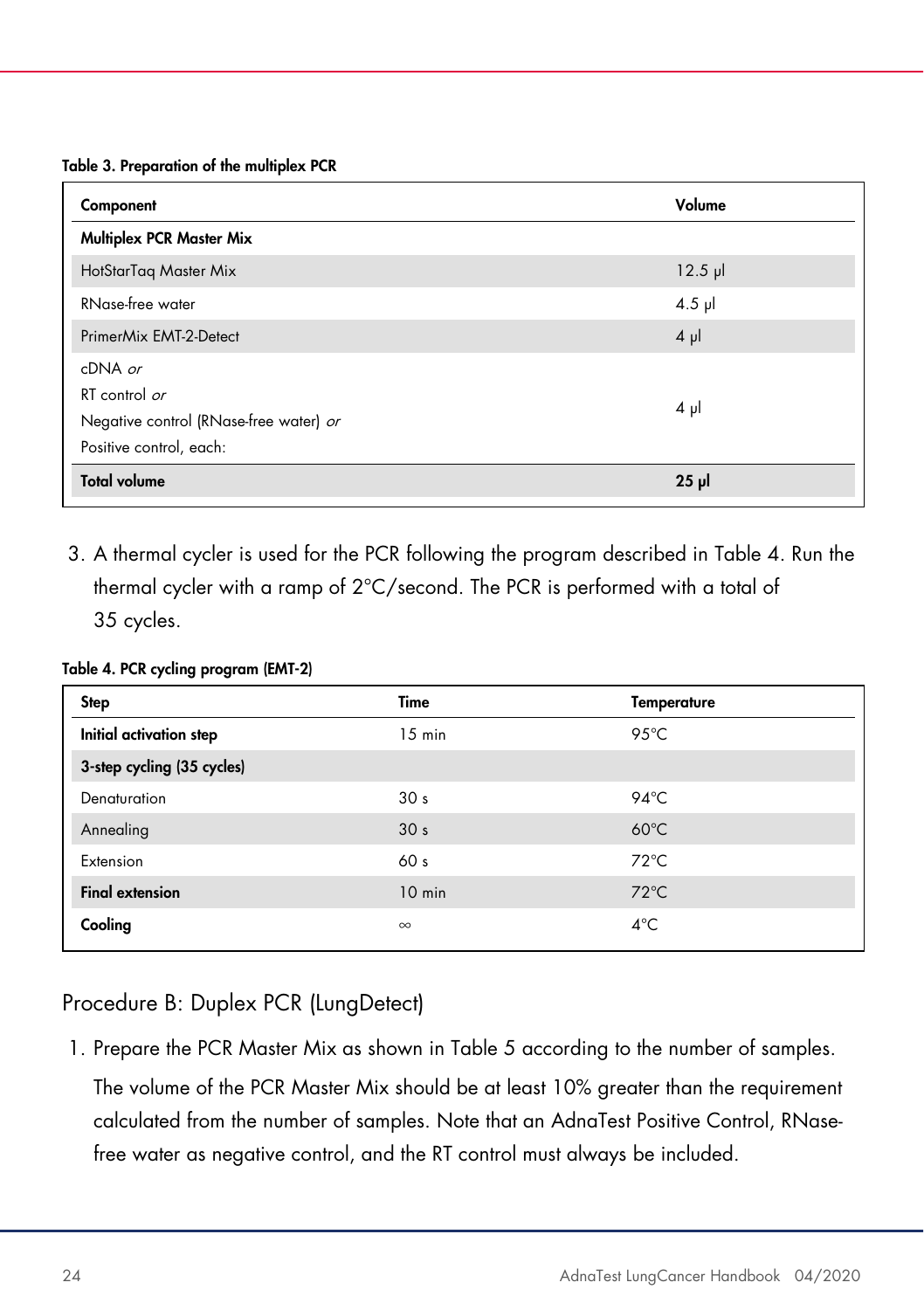2. For each preparation, dispense 21.0 µl of the PCR Master Mix into 0.2 ml PCR tubes. Resuspend the cDNA/bead mix by pipetting and add 4.0 µl of it to each reaction tube.

Note: For negative control, add 4.0 µl of RNase-free water instead of cDNA.

| Component                                                                                       | Volume       |
|-------------------------------------------------------------------------------------------------|--------------|
| <b>Multiplex PCR Master Mix</b>                                                                 |              |
| HotStarTaq Master Mix                                                                           | $12.5$ $\mu$ |
| RNase-free water                                                                                | $4.5$ µ      |
| PrimerMix LungDetect                                                                            | $4 \mu$      |
| $cDNA$ or<br>RT control or<br>Negative control (RNase-free water) or<br>Positive control, each: | $4 \mu$      |
| <b>Total volume</b>                                                                             | $25$ $\mu$   |

#### <span id="page-24-0"></span>Table 5. Preparation of the duplex PCR

3. Use a thermal cycler for the PCR following the program described in [Table 6.](#page-24-1) Run the thermal cycler with a ramp of 2°C/second. The PCR is performed with a total of 35 cycles.

#### <span id="page-24-1"></span>Table 6. PCR cycling program (LungDetect)

| Step                       | Time            | <b>Temperature</b> |  |
|----------------------------|-----------------|--------------------|--|
| Initial activation step    | $15$ min        | $95^{\circ}$ C     |  |
| 3-step cycling (35 cycles) |                 |                    |  |
| Denaturation               | 30 <sub>s</sub> | $94^{\circ}$ C     |  |
| Annealing                  | 30 <sub>s</sub> | $51^{\circ}$ C     |  |
| Extension                  | 30 <sub>s</sub> | $72^{\circ}$ C     |  |
| <b>Final extension</b>     | $5 \text{ min}$ | $72^{\circ}$ C     |  |
| Cooling                    | $\infty$        | $4^{\circ}$ C      |  |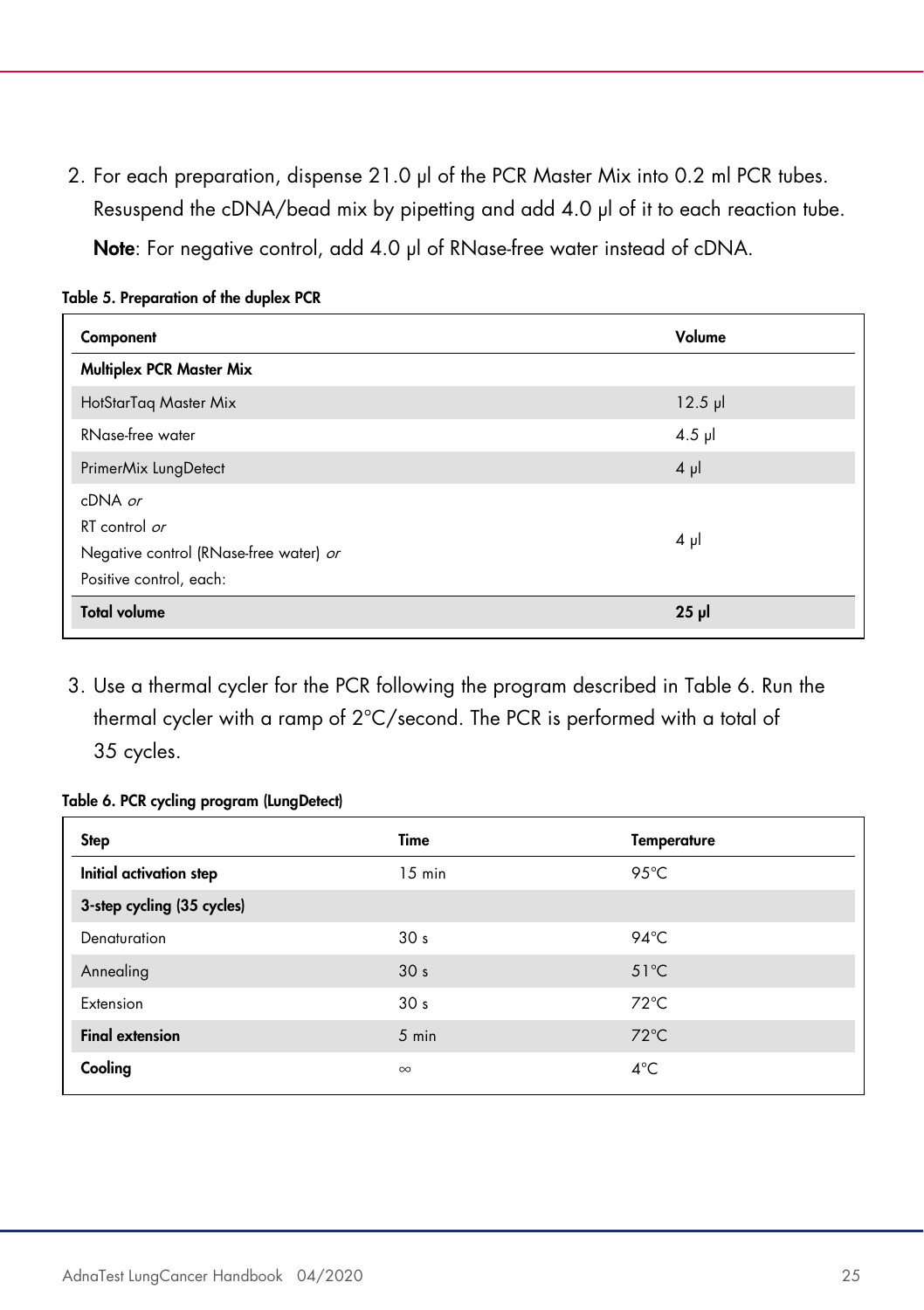Fragment analysis on the Agilent 2100 Bioanalyzer

Analysis is performed with the Agilent 2100 Bioanalyzer (Agilent Technologies) on a DNA 1000 LabChip®. Follow the instructions of the DNA 1000 LabChip manual and make sure that no beads are transferred into the LabChip. Magnetic beads in the gel can cause false results.

- 1. Start the Bioanalyzer software "2100 expert". Select Instrument (under Contexts) and then click the Assay button (next to Assay Selection).
- 2. Select Electrophoresis > DNA 1000 Series II.xsy. Prepare the chip and start the run.
- 3. For evaluation of the results, set a detection threshold:
	- 3a. Under Contexts, select Data and then click the Assay Properties tab. Select Global and Normal from the drop-down menu on the right.
	- $3b.$  Select **Sample Setpoints > Integrator > height threshold (FU)** and set this value to 0 (default value is 20) to detect all signals.

### Analysis of the LungDetect results

The test is considered positive if a PCR fragment of at least 1 tumor-associated transcript is clearly detected.

Using the Agilent 2100 Bioanalyzer, peaks with a concentration  $\geq 0.15$  ng/ $\mu$  are positive [\(Figure 3\)](#page-26-0).

Negative control and RT control samples must not show any bands larger than 80 base pairs (primer–dimers).

A fragment larger than 1000 bp indicates contamination with genomic DNA, suggesting that a problem occurred during cell separation. The results are invalid in this case.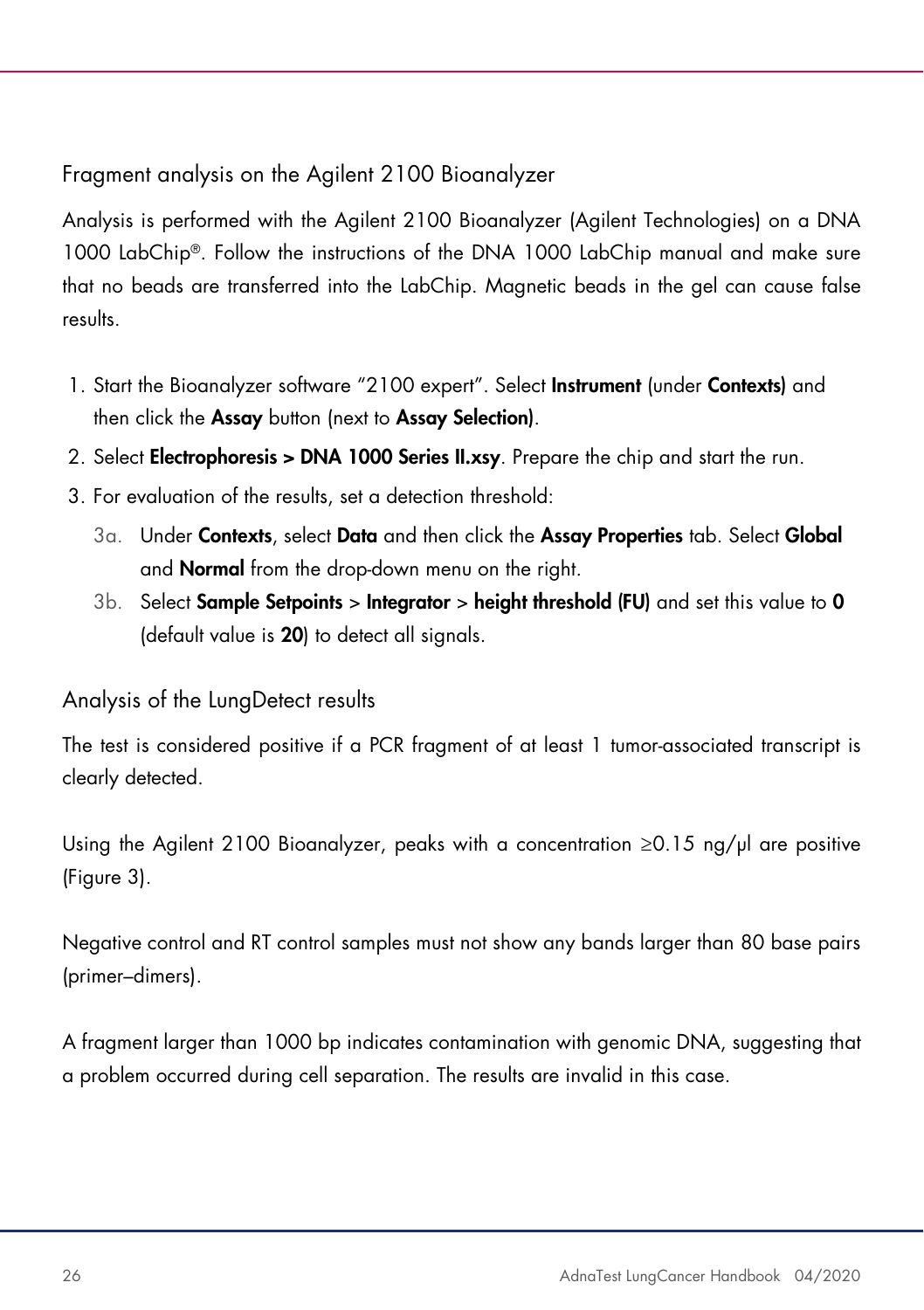Important: Not following the protocol exactly may result in false-negative or false-positive results.

If assistance is needed to interpret the results, please contact QIAGEN Technical Services at support.qiagen.com.



<span id="page-26-0"></span>Figure 3. AdnaTest LungCancerDetect results of duplex PCR samples: The first lane shows the DNA size standard (DNA-Ladder). Samples 1 is positive for ALDH1 and GA733.2, sample 3 is positive for ALDH1, and sample 2 is negative. The PCR negative control (C–) and the positive control (LungDetect) are shown in the last 2 lanes.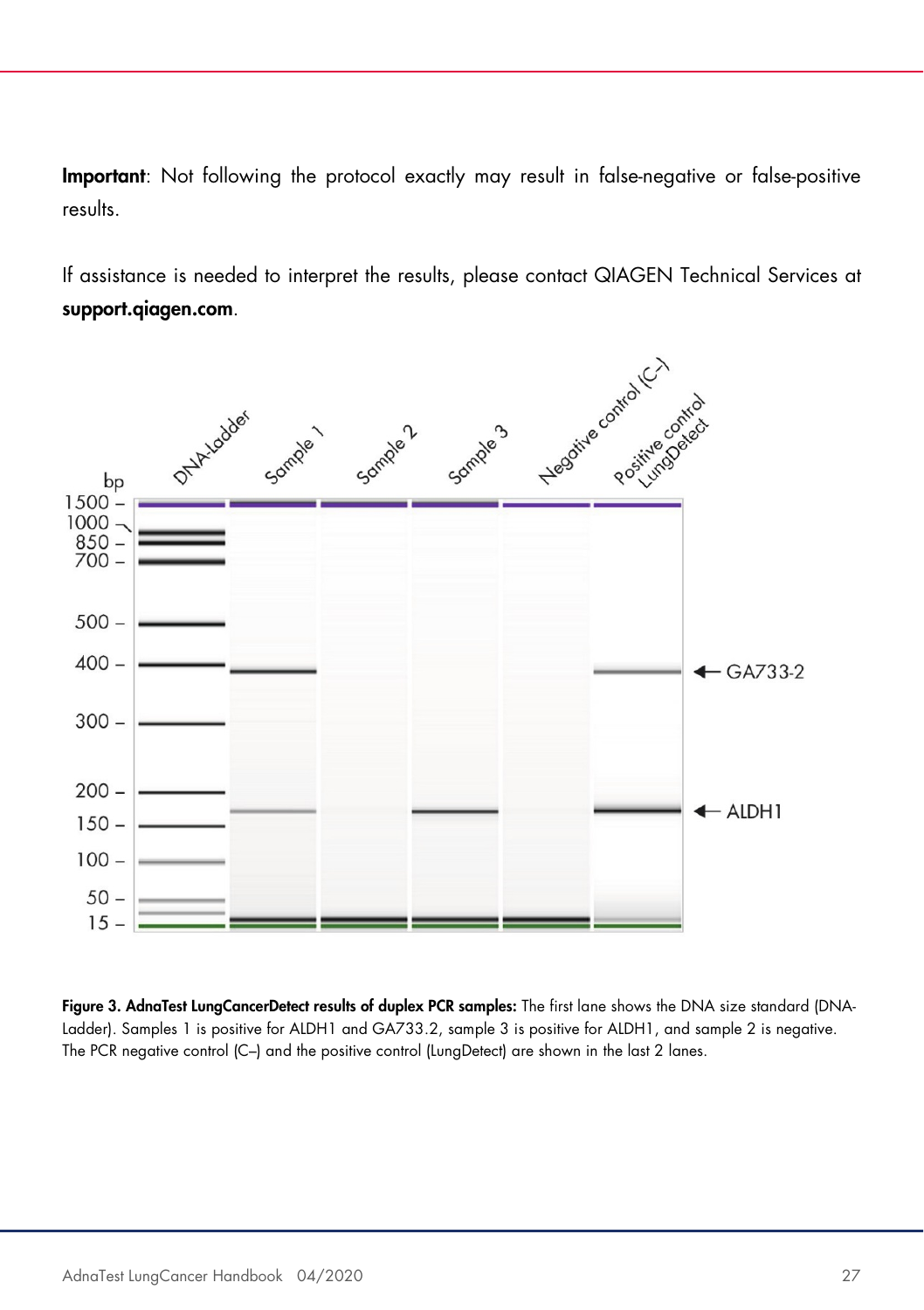#### Analysis of the EMT-2 results

The test is considered positive if a PCR fragment of at least 1 transcript associated with EMT-2 (PI3Kα, Akt-2, or TWIST1) is clearly detected. When analysis is performed on the Agilent 2100



<span id="page-27-0"></span>Figure 4. AdnaTest LungCancerDetect results of samples using an Agilent 2100 Bioanalyzer: EMT-2-associated gene expression. The first lane shows the DNA size standard (DNA-Ladder). Sample 1 is negative. Sample 2 is positive for TWIST1, sample 3 is positive for Akt-2 and PI3Kα, and sample 4 is positive for PI3Kα and TWIST1. Signals for all 3 EMT-2 markers can be detected in sample 5, and actin is detected in samples 1–5. The PCR negative control (C–) and the positive control (EMT-2) are shown in the last 2 lanes.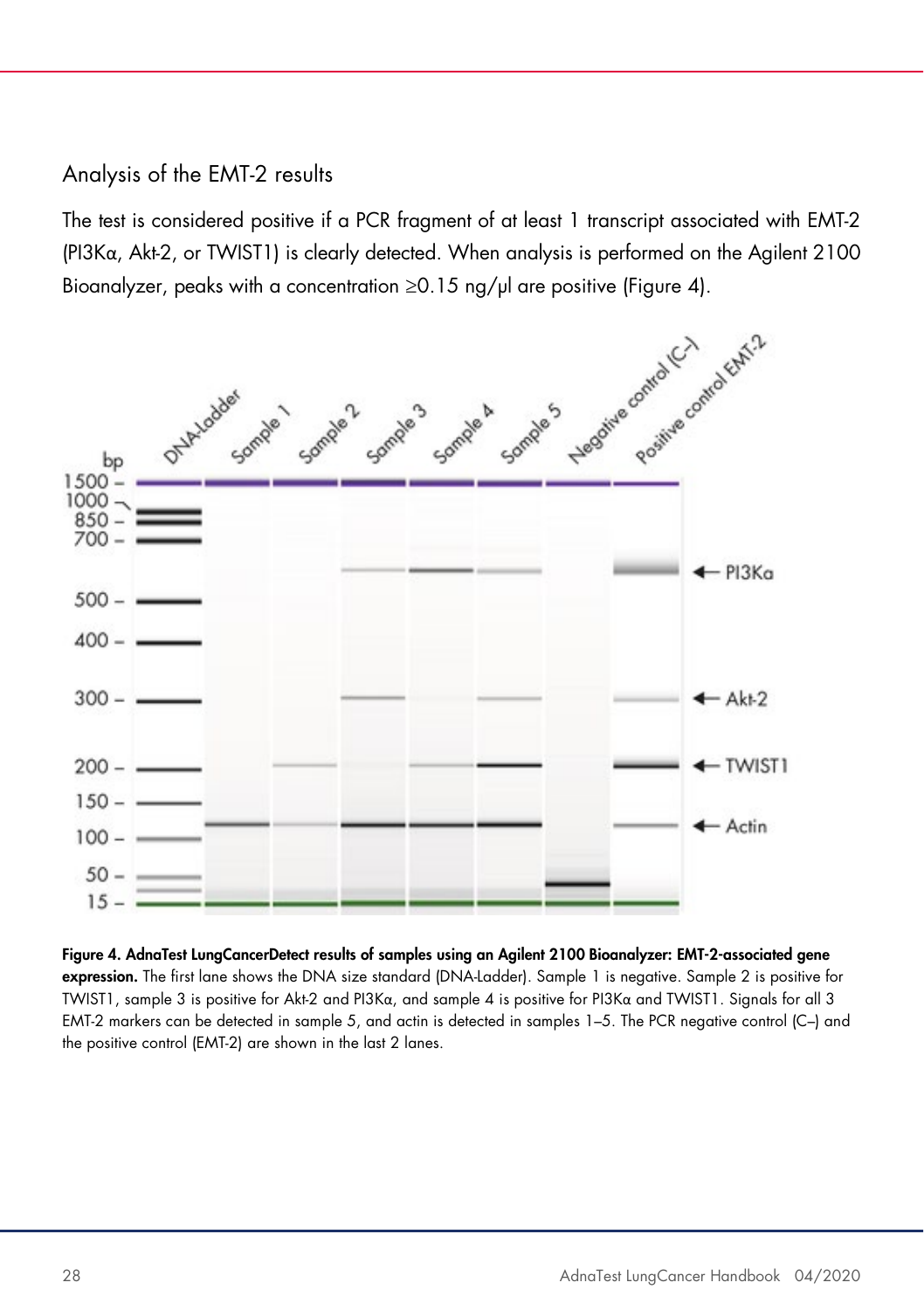The fragment of the control gene actin must be detected in all samples (internal PCR control). An actin signal provides a positive control for successful cell separation, reverse transcription, and multiplex PCR. No bands larger than 80 bp may be detected in the negative control and RT control samples, because bands larger than 80 bp indicate primer–dimers.

A fragment larger than 1000 bp indicates contamination with genomic DNA, suggesting that a problem occurred during cell separation. The results are invalid in this case.

Important: If the protocol is not followed exactly, this may result in false-negative or falsepositive results.

If assistance is needed to interpret the results, please contact QIAGEN Technical Services at support.qiagen.com.

### <span id="page-28-0"></span>Troubleshooting Guide

See the Frequently Asked Questions page at our Technical Support Center: www.qiagen.com/FAQ/FAQList.aspx. The scientists in QIAGEN Technical Services are always happy to answer any questions you may have about either the information and/or protocols in this handbook or sample and assay technologies (for contact information, visit www.qiagen.com).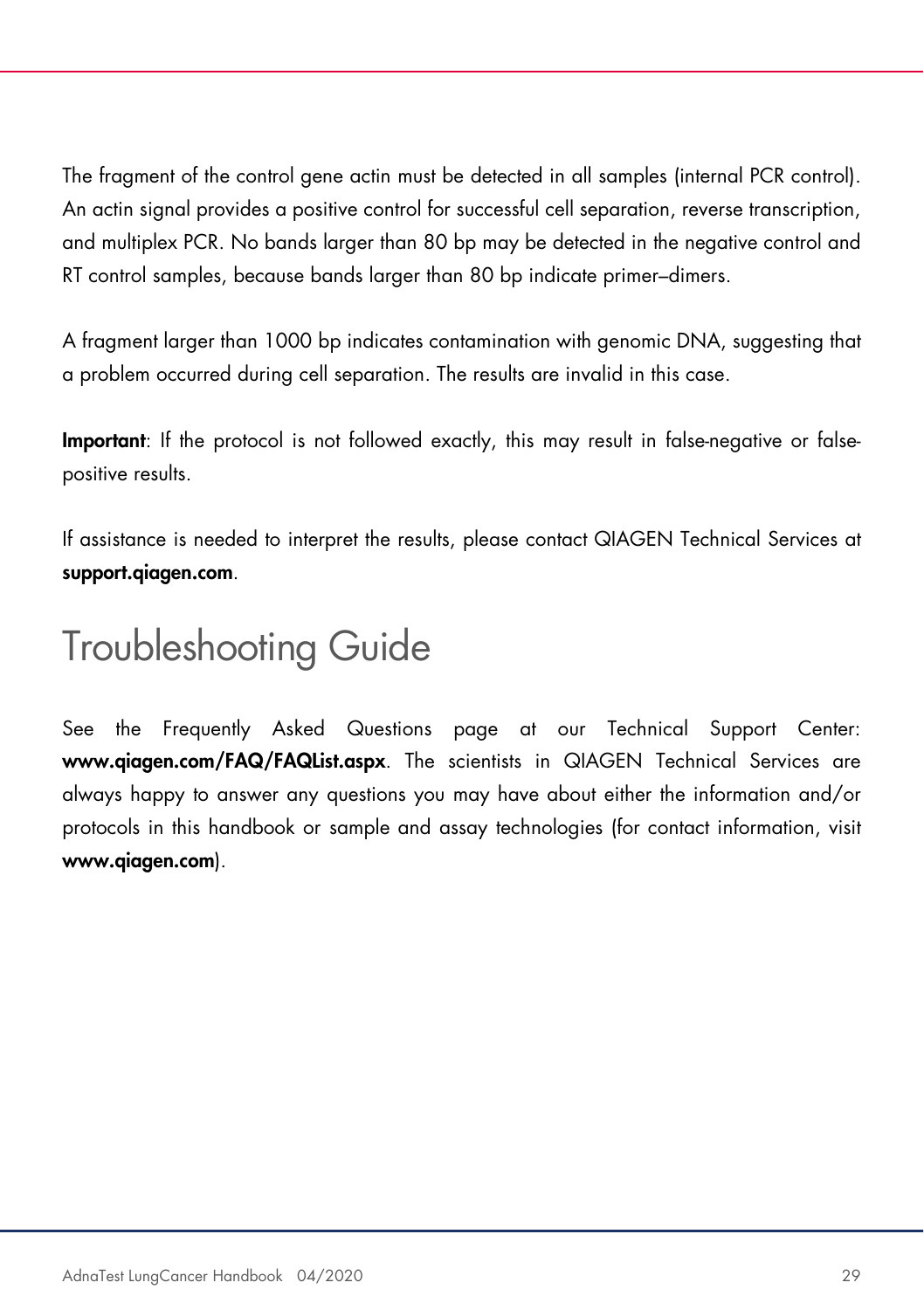### <span id="page-29-0"></span>Ordering Information

| Product                              | <b>Contents</b>                                                                                                                                                                  | Cat. no. |
|--------------------------------------|----------------------------------------------------------------------------------------------------------------------------------------------------------------------------------|----------|
| AdnaTest<br>CTC-Select               | For isolation of CTCs and the subsequent<br>extraction of mRNA from human whole blood<br>for 12 preparations                                                                     | 395092   |
| AdnaTest<br>LungCancerDetect         | RT-PCR kit for detection of cancer associated<br>gene expression in enriched tumor cells                                                                                         | 396052   |
| <b>Related products</b>              |                                                                                                                                                                                  |          |
| AdnaTube                             | 12 sample tubes containing EDTA. Use only<br>with anticoagulated blood collected in ACDA<br>blood collection tubes from BD (Becton<br>Dickinson, 8.5 ml)                         | 399932   |
| AdnaMag-L                            | Magnetic rack for $8 \times 15$ ml tubes                                                                                                                                         | 399921   |
| AdnaMag-S                            | Magnetic rack for $8 \times 1.5$ ml tubes                                                                                                                                        | 399911   |
| Sensiscript RT Kit<br>(50)           | For 50 reverse-transcription reactions:*<br>Sensiscript Reverse Transcriptase, 150 µl 10x<br>Buffer RT, 100 µl dNTP Mix (contains 5 mM of<br>each dNTP), 1.1 ml RNase-free water | 205211   |
| HotStarTaq master<br>Mix kit (250 U) | 3 x0.85 ml HotStarTaq Master Mix (contains<br>250 units HotStarTaq DNA Polymerase, PCR<br>Buffer with 3 mM MgCl2, and 400 µM of each<br>dNTP) and 2 x 1.7 ml RNase-free water    | 203443   |

\* The Sensiscript RT Kit (50) is sufficient for only 25 samples using AdnaTest LungCancerDetect because twice the volume is required for each reaction.

For up-to-date licensing information and product-specific disclaimers, see the respective QIAGEN kit handbook or user manual. QIAGEN kit handbooks and user manuals are available at www.qiagen.com or can be requested from QIAGEN Technical Services or your local distributor.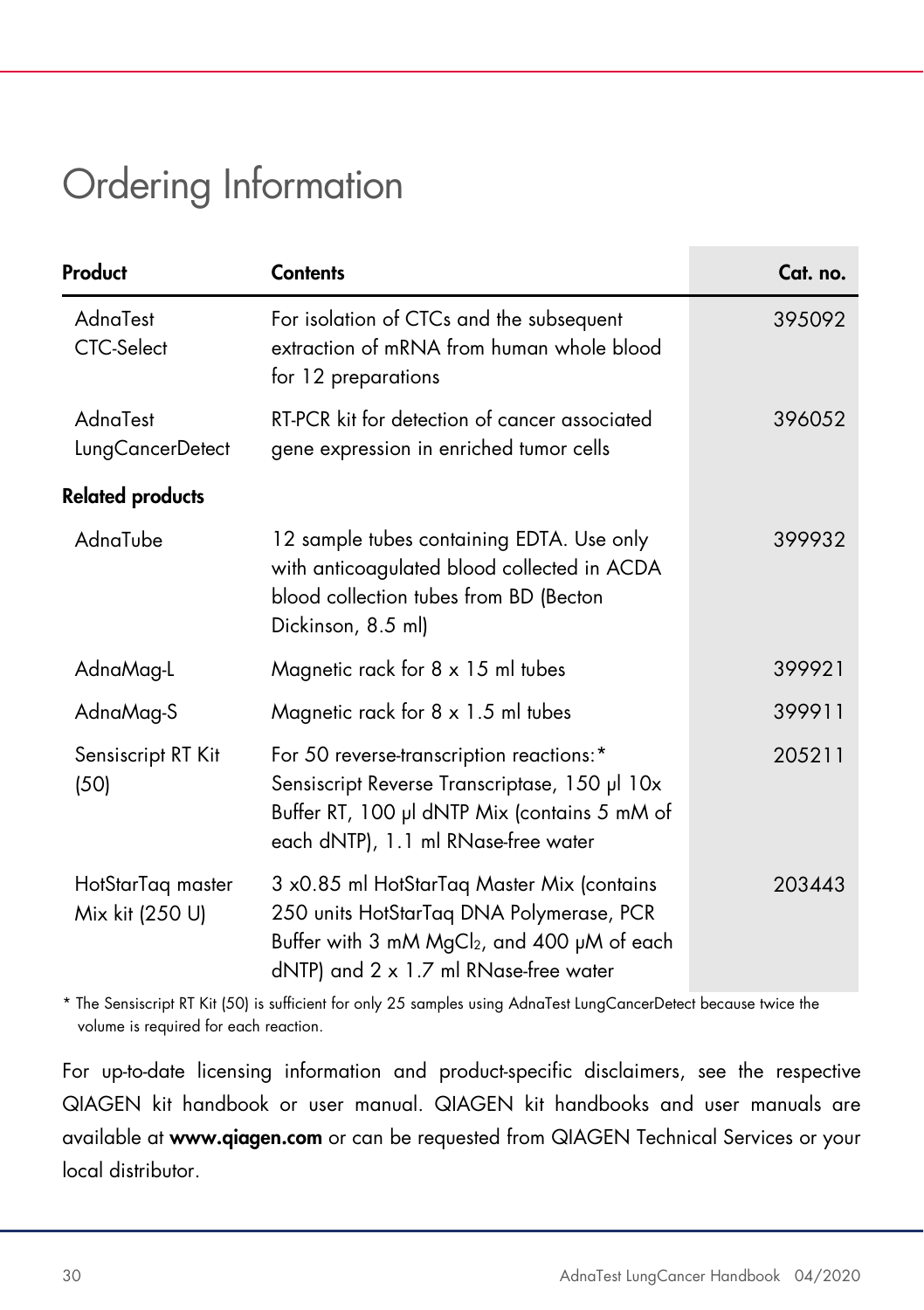### <span id="page-30-0"></span>Document Revision History

| Date    | <b>Changes</b>                                                                                                                                                                                                                                                                                                                                                                                                                      |
|---------|-------------------------------------------------------------------------------------------------------------------------------------------------------------------------------------------------------------------------------------------------------------------------------------------------------------------------------------------------------------------------------------------------------------------------------------|
| 07/2018 | Corrected cat. no. for AdnaTest CTC-Select to 395092.                                                                                                                                                                                                                                                                                                                                                                               |
| 04/2020 | Increased volume of Oligo(dT) <sub>25</sub> Beads in the AdnaTest LungCancerDetect to 355 µl, from<br>the previous 280 µl. Removed statement that license from Hoffmann-La Roche AG, Basel,<br>is required to use AdnaTest LungCancerDetect, because that patent has expired. In<br>"Sample preparation", changed blood storage temperature to $2-8^{\circ}$ C, from $4^{\circ}$ C. Added<br>quick-start protocols to kit contents. |

#### Limited License Agreement for AdnaTest LungCancer

Use of this product signifies the agreement of any purchaser or user of the product to the following terms:

- 1. The product may be used solely in accordance with the protocols provided with the product and this handbook and for use with components contained in the kit only. QIAGEN grants no license under any of its intellectual property to use or incorporate the enclosed components of this kit with any components not included within this kit except as described in the protocols provided with the product, this handbook, and additional protocols available at www.qiagen.com. Some of<br>these additional protocols have been provided by QIAGEN users for QIAGEN. QIAGEN neither guarantees them nor warrants that they do not infringe the rights of third-parties.
- 2. Other than expressly stated licenses, QIAGEN makes no warranty that this kit and/or its use(s) do not infringe the rights of third-parties.
- 3. This kit and its components are licensed for one-time use and may not be reused, refurbished, or resold.
- 4. QIAGEN specifically disclaims any other licenses, expressed or implied other than those expressly stated.
- 5. The purchaser and user of the kit agree not to take or permit anyone else to take any steps that could lead to or facilitate any acts prohibited above. QIAGEN may enforce the prohibitions of this Limited License Agreement in any Court, and shall recover all its investigative and Court costs, including attorney fees, in any action to enforce this Limited License Agreement or any of its intellectual property rights relating to the kit and/or its components.

For updated license terms, see www.qiagen.com.

Trademarks: QIAGEN®, Sample to Insight®, HotStarTaq®, Sensiscript® (QIAGEN Group); Agilent®, Bioanalyzer® (Agilent Technologies, Inc.); LabChip® (Caliper Life Sciences, Inc.); RNasin® (Promega Corporation); Sarstedt®, S-Monovette® (Sarstedt AG and Co.); Vacutainer® (Becton Dickinson and Company). Registered names, trademarks, etc. used in this document, even when not specifically marked as such, are not to be considered unprotected by law.

04/2020 HB-2519-003 © 2020 QIAGEN, all rights reserved.